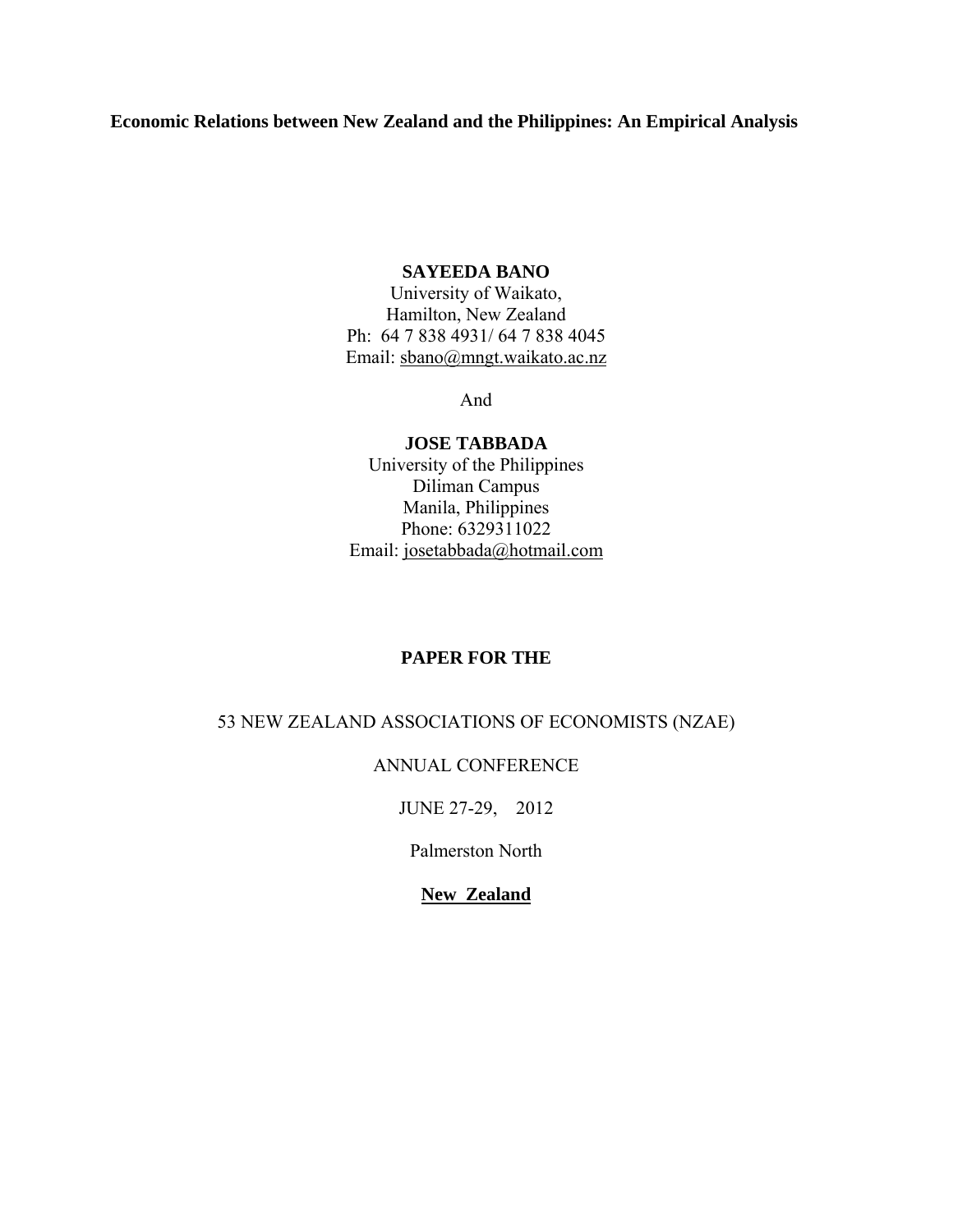### **Abstract**

Trade, aid and investment flows between New Zealand and the Philippines have expanded over the last 20 years. This paper analyzes the direction, composition and trends in the trade relations between the two countries. Trade intensity indices, trade potentials, complementarities and revealed comparative advantages are identified. The study shows that trade has been beneficial to both countries and that there is significant potential for further growth.

*Key Words: International trade, intra-industry trade, regional economic integration, Philippines Trade, New Zealand Trade, FTAs,* ASEAN, RCA Dynamic RCA

### **JEL Classification:** F10, F02, F13, F14, F15

#### *Acknowledgments:*

The authors are grateful to the Department of Economics, Waikato Management School, The University of Waikato. Our appreciation and thanks are due to Tony Marshall, Suhail Farhad and Nellie Tabbada. Any errors and omissions are our own.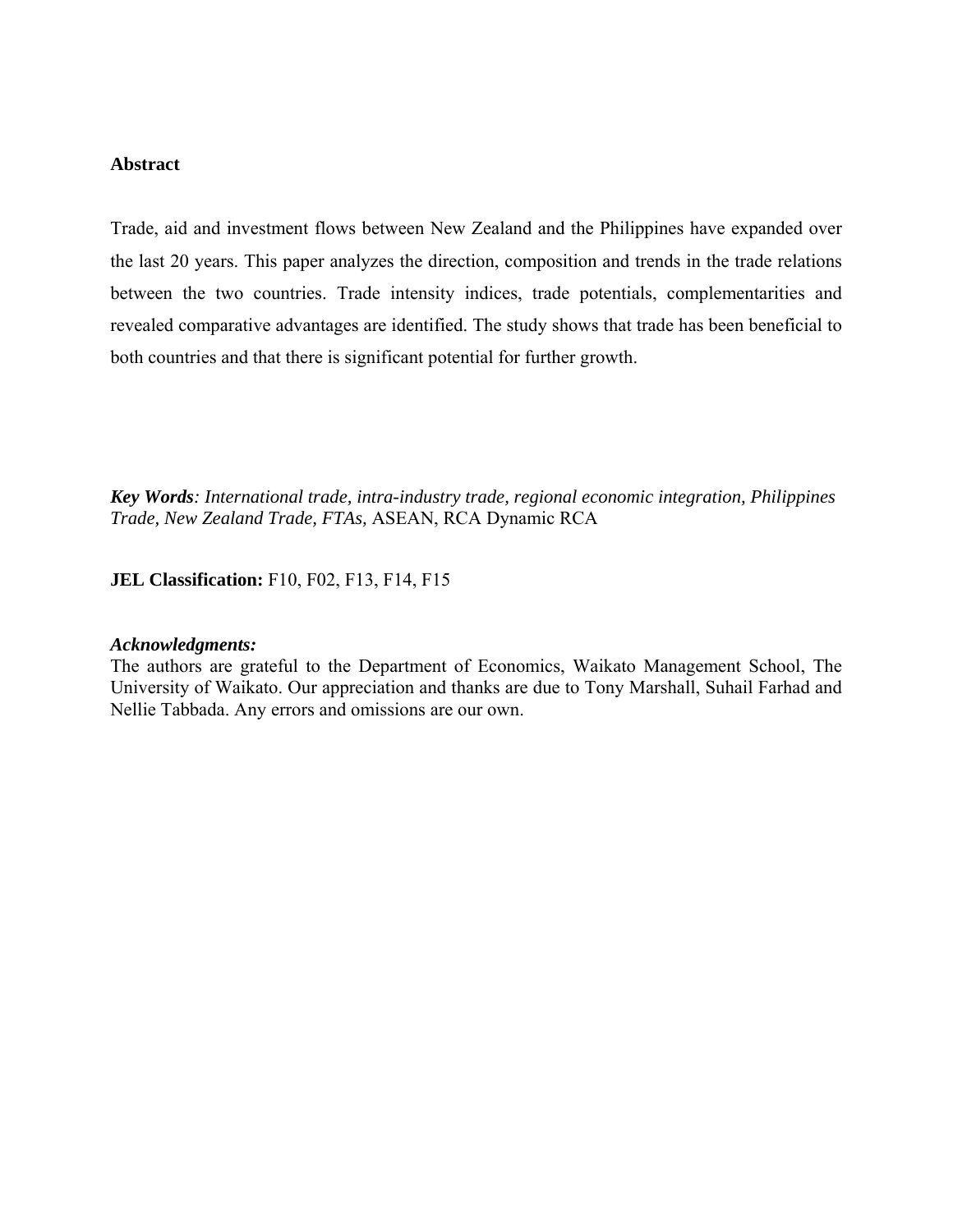### **Introduction**

As a country that was settled mainly by peoples from Europe, New Zealand has historically looked to the West for its economic, political and socio-cultural ties. But times have changed, and continue to change. If there is any truth to the saying that "geography is destiny", it should be true of New Zealand, which may be turning its attention towards its neighbors particularly in South and Southeast Asia and the Pacific.

This shift towards Asia may have been aided or pulled in no small part by the rapid economic growth which characterized East and Southeast Asia during the last decades of the 20th century, and which presently characterizes China and India, both of which have been growing at unprecedented rates. Growth, of course, attracts trade and investment in the same manner that magnet attracts iron.

This paper attempts to assess the nature, magnitude and extent of the shift in economic relations between New Zealand and Asia, using the Philippines as an illustrative case. This paper is primarily exploratory, although it also poses a few questions that are central to discussions on foreign trade and economic relations between two countries. What is the current state of bilateral trade between New Zealand and the Philippines? Are there any patterns and regularities in the trade and economic relationship, and if so, how may these be explained? What is the potential for further trade and economic relations between the two countries?

## **Overview of the Two Economies**

New Zealand and the Philippines are two countries in the Asia-Pacific that bear striking similarities as well as stark contrasts with each other. In terms of size and location, both are relatively small (compared to, say, Indonesia) insular countries which are located off large continental land masses, beside which they appear as peripheries: Australia in the case of New Zealand and China (and India) in the case of the Philippines. Both are, to a large degree, agricultural and resource-based economies with identifiable product specializations: meat and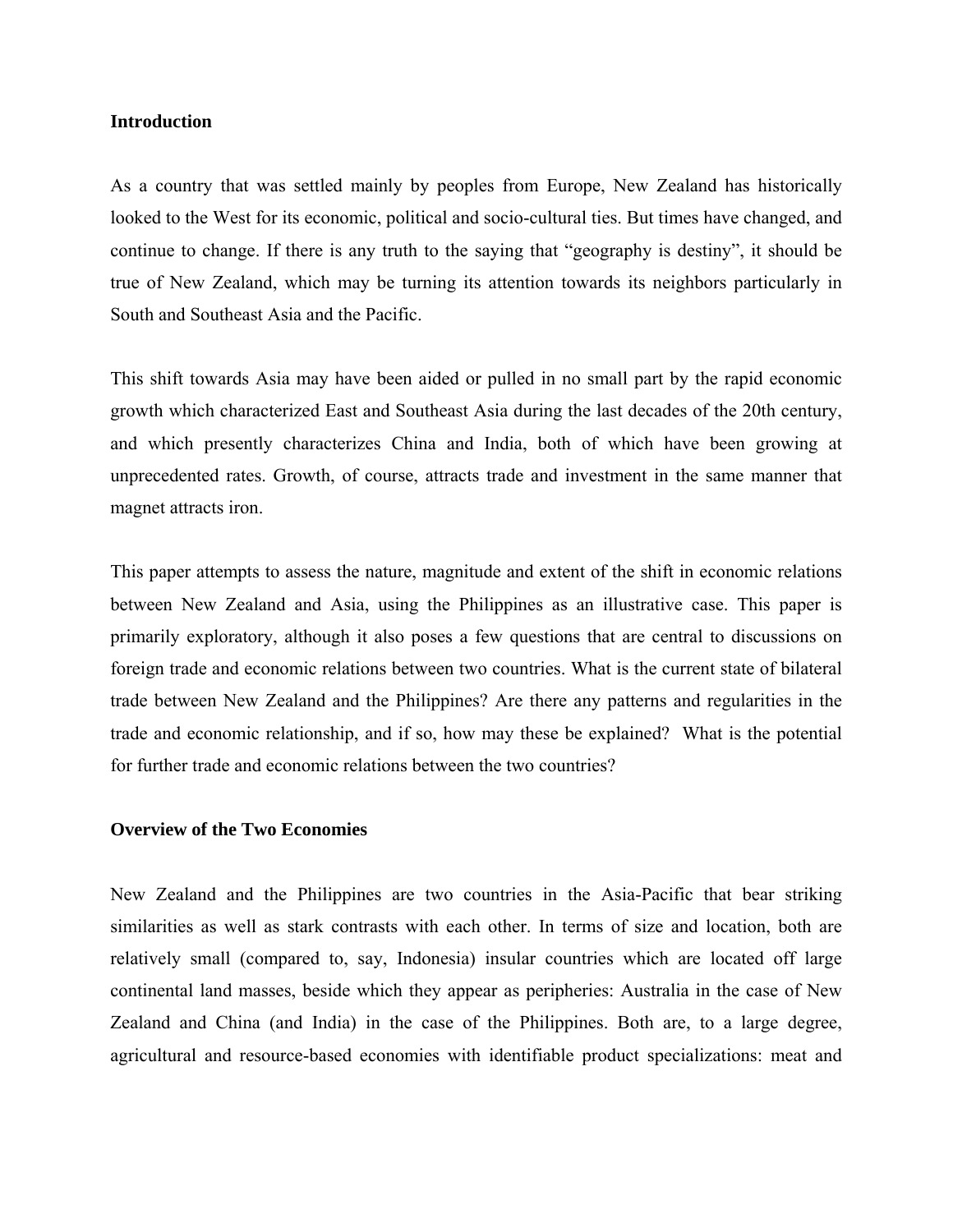dairy products for New Zealand; banana, coconut and other tropical fruits for the Philippines. Both economies are, to some extent, also diversified.

But the major similarities end there. Although the two countries are approximately equal in land area – with both even having two major islands, a northern and a southern half – they differ widely in their population densities. While the Philippine population is now over 90 million, which makes it one of the more densely populated countries in the region, New Zealand has only four-and- a half million inhabitants, making it one of the most sparsely settled medium-size countries. Thus, although their GDPs are almost equal, with that of the Philippines even surpassing New Zealand's in recent years, their per capita income levels differ widely, with New Zealand being a high-income country and the Philippines a low middle-income country with a persistent poverty problem. Also as a consequence of their contrasting economic-demographic profiles, the Philippines is a sending country while New Zealand is a recipient country for migrants.



**Figure 1: GDPs of New Zealand and the Phillipines, 1980 - 2010**

Source: UNCTAD Stats. retrieved 16 June 2012 from www.unctad.org

It can be seen in Figure 1 that New Zealand and the Philippines have GDP levels that are approximately equal, with the GDP of the Philippines above New Zealand's for most of the period 1980-2010, and with the gap widening since 2007, which was the onset of the current recession that still has the US and some EU countries in its grip. In 2010 the Philippines' GDP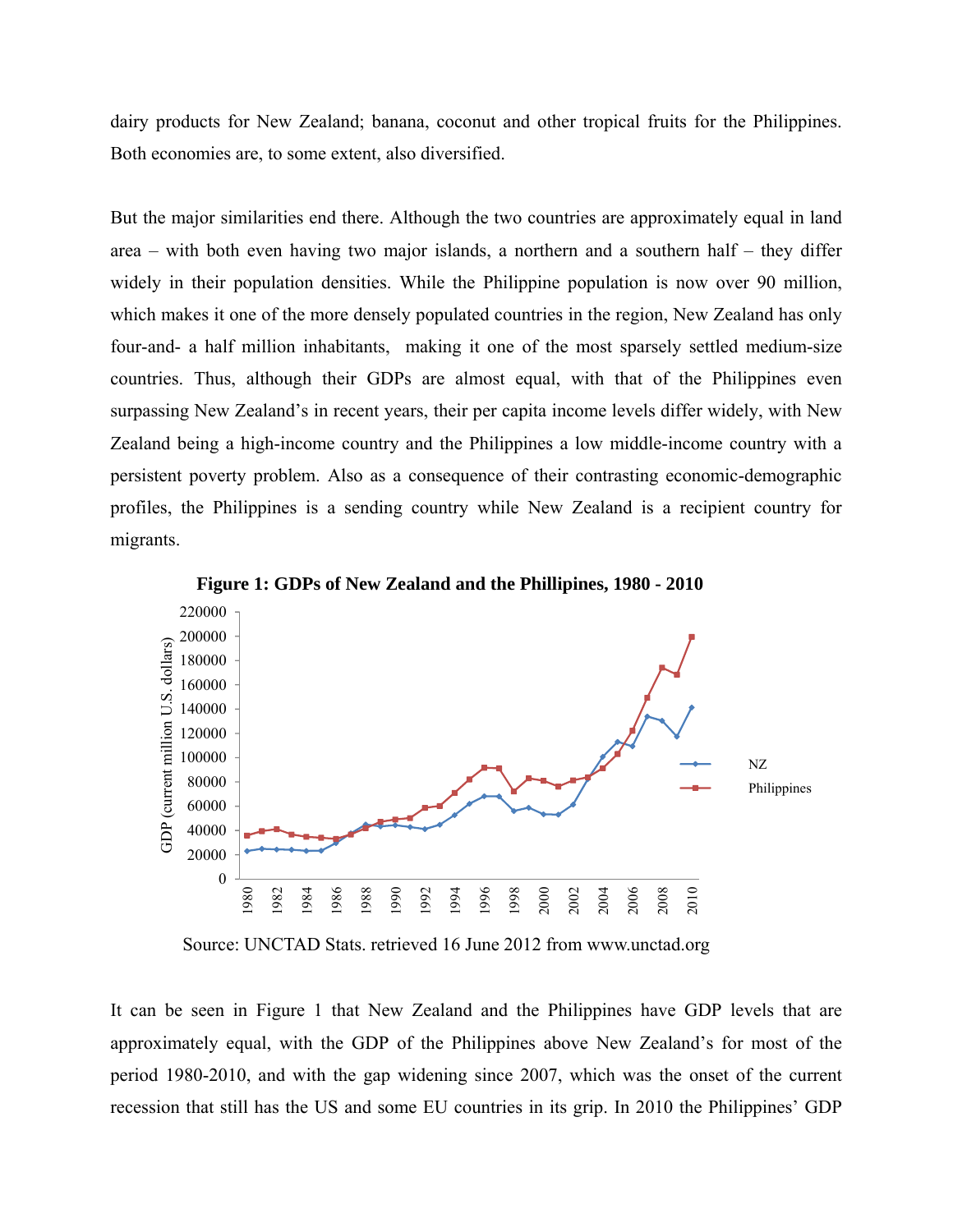was approximately \$200 billion while that of New Zealand was around \$140 billion. However, since the Philippine population is more than 20 times that of New Zealand's, per capita income in the latter is so much higher, around 15 times, than that of the former.

There is casual evidence of growing economic relations between New Zealand and the Philippines. Bilateral business councils have been established between the two countries. There are also several New Zealand companies in the Philippines in the energy industry (e.g., Fletchers), infrastructure development (e.g., Sinclair Knight Merz) and housing construction (e.g., Pacific Development). The ANZ Bank has one of ten foreign bank licenses to operate in the Philippines. (The Philippine Constitution and Philippine laws limit the number of foreign bank branches that are allowed to open and operate in the country). New Zealand has been an important source of official development assistance to the Philippines especially in the areas of forestry, environment and education. In recent years, the Philippines has been an important source of new migrants to New Zealand.

## **The New Zealand Economy in Brief**

## *History and geography*

The islands of New Zealand were initially occupied by the Maoris, who arrived around A.D. 800. Beginning in the 1700s British settlers arrived in the islands, and in 1840 the nation of New Zealand was founded with the signing of the Treaty of Waitangi.

The vast majority of New Zealand's 268,021 sq. km. land area is accounted for by the two main islands, the North Island and the South Island. Other outlying islands within the jurisdiction of New Zealand include Stewart Island, the Antipodes Islands, Auckland Islands, Bounty Islands, Campbell Island, Chatham Islands, and Kermadec Islands. The coastline of New Zealand is approximately 15,134 kms. long. New Zealand has a number of significant natural resources, including natural gas, iron ore, sand, coal, timber, hydropower, gold, and limestone (CIA, 2009).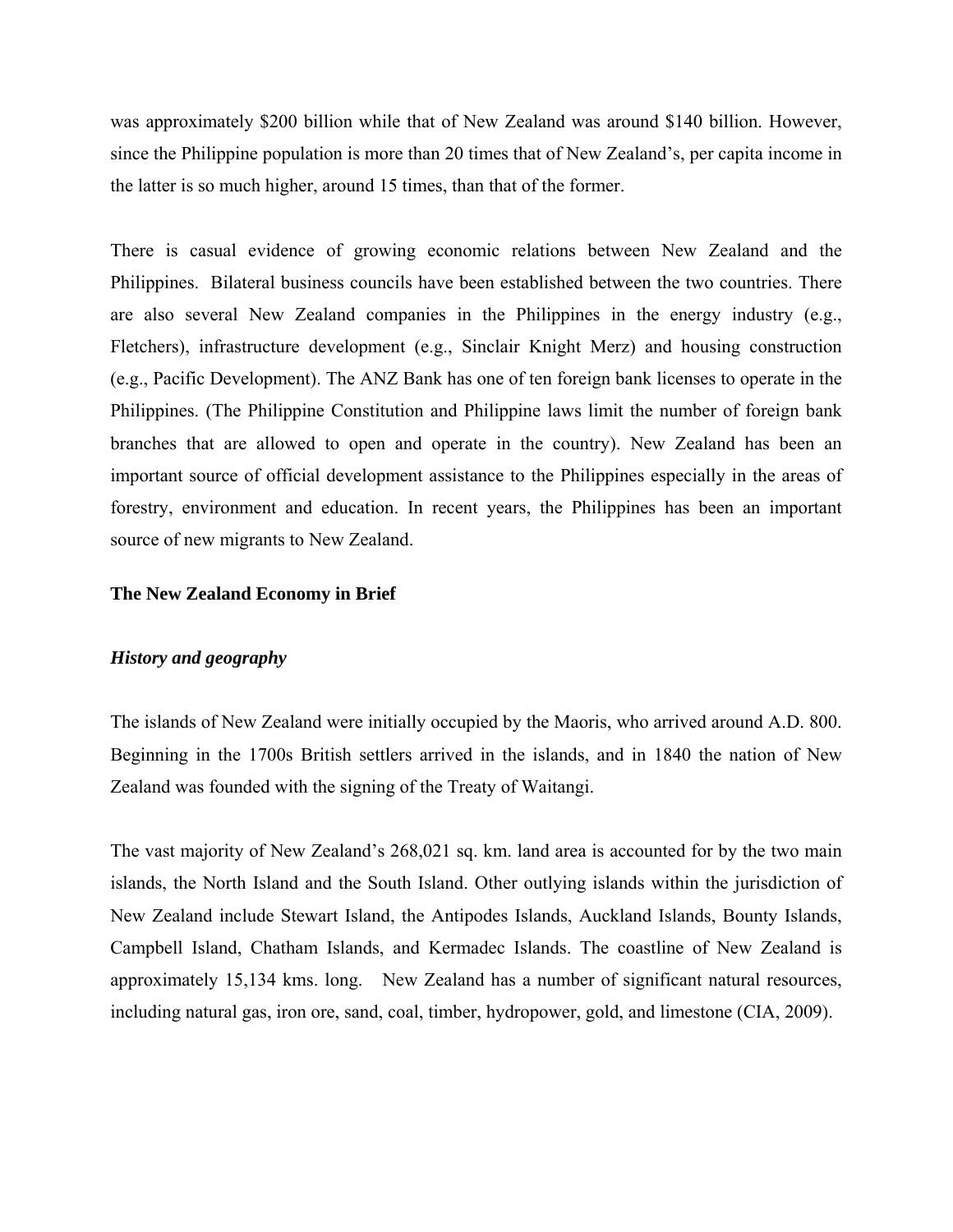## *Population*

As of 2008 New Zealand's population was estimated at 4.2 million people, and has been growing at around 1%. The vast majority of the population are in the North Island, with approximately 32.4% residing in Auckland, New Zealand's largest city. New Zealand is relatively urbanised, with approximately 87% of the population estimated to live in urban areas. The 2006 census indicates that approximately 64.8% of New Zealanders identify themselves as European, while 14.0% are Maori, 8.8% Asian, and 6.6% Pacific Islanders (Statistics New Zealand, 2009).

#### *Economy*

Annual GDP growth since the early 1990s has been higher than the OECD average, with recent growth of 4.0 percent (recorded in 2002) being one of the highest in the OECD. The average growth rate for the previous four years 1999-2002 was 3.3 percent and for the subsequent four years 2003-2006, 2.7 percent, rates which are respectable for a developed economy. Growth rates slowed down with the current global recession (there is a noticeable drop in the GDP, as shown in Figure 1), with low growth of 0.2% recorded in 2008 and negative growth predicted for 2009. Prior to the recession, New Zealand had the fourth lowest unemployment rate among OECD countries, but in recent years the unemployment rate has risen from around 3.5% in 2007 to over 5% in the first quarter of 2009 (Statistics New Zealand, 2009). New Zealand's governments have run budget surpluses consistently for over 10 years.

### *Trade*

New Zealand is a member of the WTO, and is committed to trade liberalization. In recent years, New Zealand has become party to a number of regional, bilateral and multilateral trade agreements. These include agreements with the ASEAN nations, China, Brunei, Chile, and of course Australia. These agreements are:

- ASEAN-Australia/NZ Free Trade Area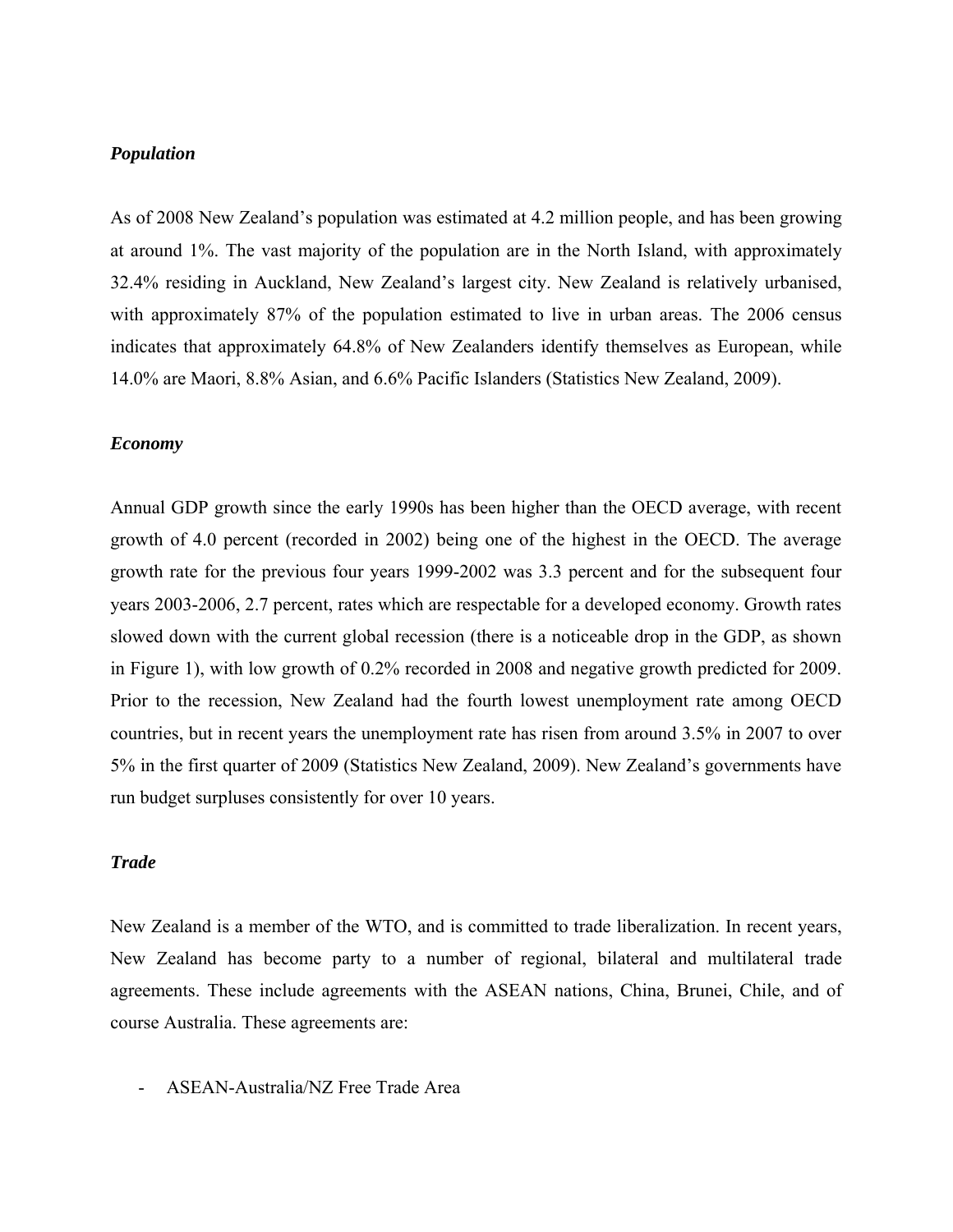- New Zealand-China Free Trade Agreement
- Trans-Pacific Strategic Economic Partnership (Brunei/Chile/New Zealand/Singapore)
- New Zealand and Thailand Closer Economic Partnership
- New Zealand and Singapore Closer Economic Partnership
- Australia and New Zealand Closer Economic Relations

| <b>Partner</b>   | <b>Exports to Partner as a % of</b><br><b>Total NZ Exports</b> | o<br><b>Imports from Partner as a % of</b><br><b>Total NZ Imports</b> |
|------------------|----------------------------------------------------------------|-----------------------------------------------------------------------|
| EU               | 11.24                                                          | 15.60                                                                 |
| <b>NAFTA</b>     | 10.50                                                          | 12.53                                                                 |
| <b>ASEAN</b>     | 9.41                                                           | 13.98                                                                 |
| <b>Australia</b> | 22.74                                                          | 15.71                                                                 |
| <b>US</b>        | 8.38                                                           | 10.72                                                                 |
| <b>Japan</b>     | 7.21                                                           | 6.23                                                                  |
| <b>China</b>     | 12.34                                                          | 15.86                                                                 |
| UK               | 3.24                                                           | 2.70                                                                  |
| World            | 100.00                                                         | 100.00                                                                |

|  | Table 1: New Zealand Bilateral Trade as a Percentage of Total NZ Trade, 2011 |
|--|------------------------------------------------------------------------------|

Source: Statistics New Zealand. retrieved 16 June 2012 from www.stats.govt.nz

New Zealand is one of the most open economies in the world. Table 1 shows the importance of trade relations with Australia, the US, EU, ASEAN and China, which, combined, account for almost 55% of New Zealand's exports and almost 58% of its imports. As stated above, New Zealand has free trade agreements with Australia and China, which are New Zealand's largest trading partners, as well as with Singapore and Thailand.

**Table 2a: New Zealand's Main Exports by Commodity, 2011** 

| <b>Commodity</b>                   | Value (NZ\$<br>million) | <b>Share of Total NZ Exports</b><br>$(\%)$ |
|------------------------------------|-------------------------|--------------------------------------------|
| Milk powder, butter, and cheese    | 11334                   | 24.60                                      |
| Meat and edible offal              | 5398                    | 11.72                                      |
| Logs, wood, and wood articles      | 3200                    | 6.95                                       |
| Crude oil                          | 1997                    | 4.33                                       |
| Mechanical machinery and equipment | 1733                    | 3.76                                       |
| Fruit                              | 1487                    | 3.23                                       |
| Fish, crustaceans, and molluscs    | 1382                    | 3.00                                       |
| Aluminium and aluminium articles   | 1260                    | 2.73                                       |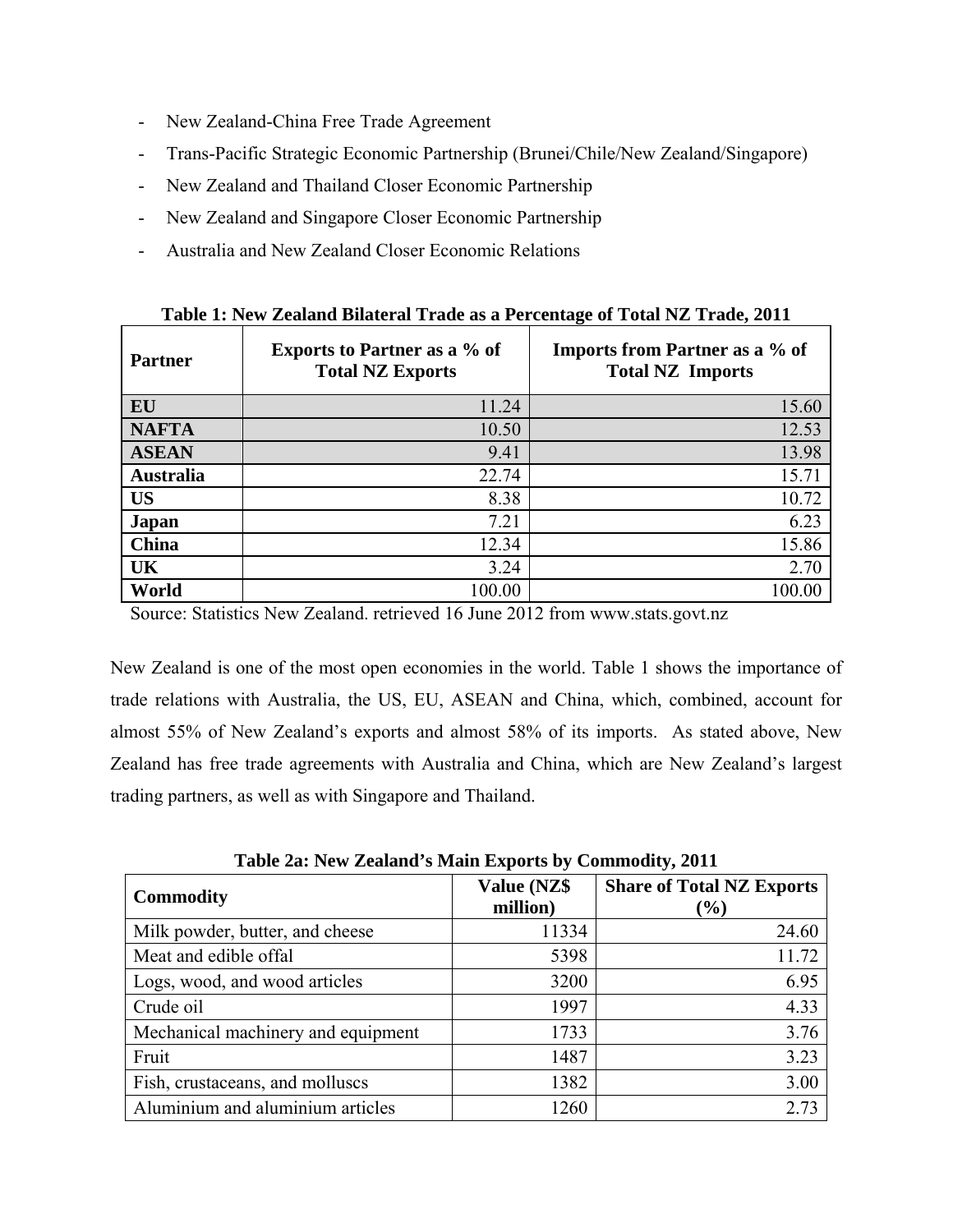Source: New Zealand in Profile: 2012. retrieved 16 June, 2012 from www.stats.govt.nz

| <b>Commodity</b>                            | Value (NZ\$<br>million) | <b>Share of Total NZ</b><br><b>Imports</b> $(\% )$ |
|---------------------------------------------|-------------------------|----------------------------------------------------|
| Petroleum and products                      | 7236                    | 16.05                                              |
| Mechanical machinery and equipment          | 5487                    | 12.17                                              |
| Vehicles, parts, and accessories            | 4270                    | 9.47                                               |
| Electrical machinery and equipment          | 3890                    | 8.63                                               |
| Textiles and textile articles               | 2077                    | 4.61                                               |
| Plastics and plastic articles               | 1645                    | 3.65                                               |
| Aircraft and parts                          | 1439                    | 3.19                                               |
| Optical, medical and measuring<br>equipment | 1373                    | 3.05                                               |
| <b>Total Imports</b>                        | 45073                   | 100                                                |

**Table 2b: New Zealand's Main Imports by Commodity, 2011** 

Source: New Zealand in Profile: 2012. retrieved 16 June, 2012 from www.stats.govt.nz

The agricultural, horticultural, forestry, mining, energy and fishing industries play important roles in New Zealand's economy, particularly in the export sector and in employment. Overall, the primary sector contributes over 50 percent of New Zealand's total export earnings.

New Zealand tends to export dairy, meat, oil and timber, and to import machinery, electronics and textiles. Table 2a clearly shows the importance of the primary industries to New Zealand's export sector. As Table 2b shows, petroleum and petroleum products are also important import commodities. It can be seen from Tables 2a and 2b that New Zealand had a trade surplus in 2011, which is a turnaround from a trade deficit of over NZD\$5.5 billion in 2008.

# **The Philippine Economy in Brief**

The Philippines has a relatively diversified economy, with key sectors being services and agriculture, and with the former expanding faster than the other sectors, including manufacturing, in the past 3-4 decades. Important industries include food processing, textiles, electronics and automobile parts. In recent years, increasing household spending, fueled largely by remittances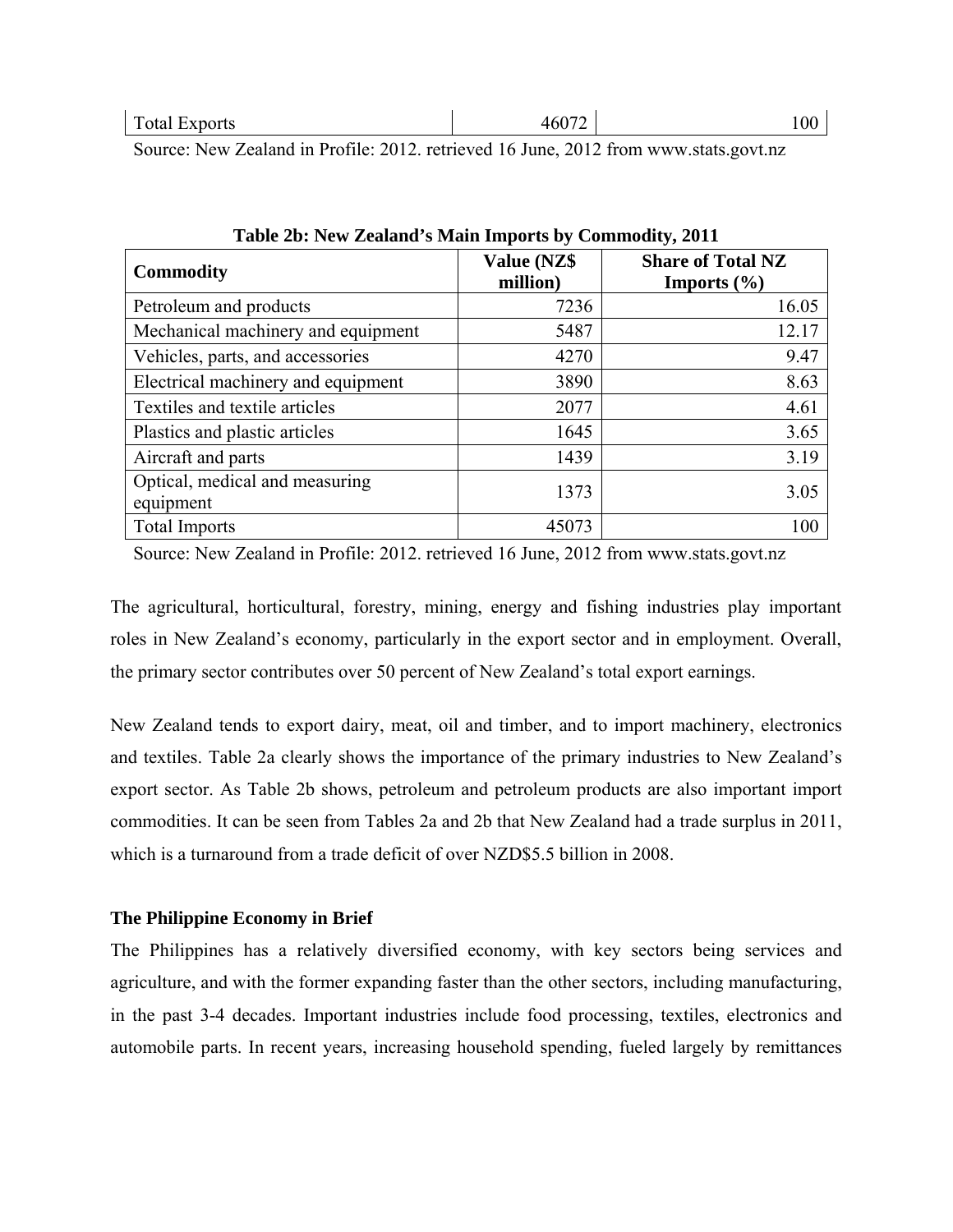from Filipinos working abroad - of which there are presently around 10 million who remitted an estimated \$17 billion in 2008 - has led to strong growth in the services sector.

Despite occasional bursts of rapid growth in some years, as in 2007 and 2010, the long-term growth of the Philippine economy has been rather slow in comparison to other ASEAN nations like Thailand, Malaysia, Indonesia and Vietnam, and to the "Asian tigers" (Singapore, South Korea, Taiwan and Hong Kong). Economists differ in their analyses of the causes of the generally poor economic performance of the Philippines, but there is a consensus that a combination of wrong policies (of extended protection, for example) and poor governance (including pervasive corruption in government, with the Philippines being consistently ranked as one of the world's most corrupt societies) are to be blamed. Slow growth and a highly unequal distribution of income contribute to the persistence of poverty in the Philippines.



**Figure 2: Philippine Trade with the World, 1980 - 2010**

Source: UNCTAD Stats. retrieved 16 June 2012 from www.unctad.org

Foreign trade has not been as important in the Philippines as in neighboring countries such as Thailand, Singapore and Malaysia, but the import plus export- to- GDP ratio of over 50 percent makes the Philippines a relatively open economy. This is an improvement over the trade-to-GDP ratio in the decades immediately following World War II, when the Philippines maintained a policy of import and foreign exchange controls, which had the effect of limiting the entry of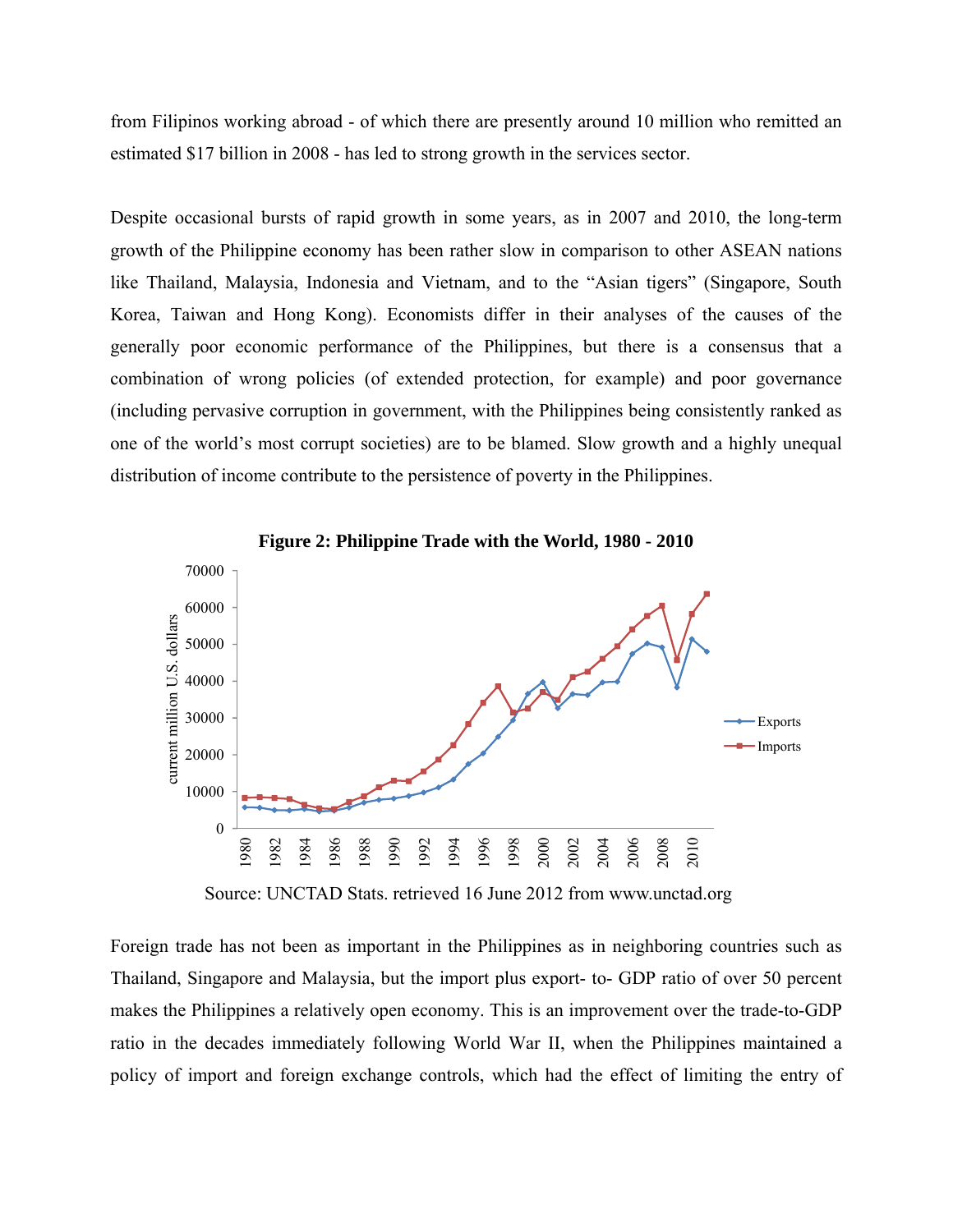foreign goods into the country; the same policy also put a premium on production for the domestic market rather than for export, and hence restricted the growth of the export sector.

Total exports and imports of the Philippines between 1980 and 2007 are shown in Figure 2. Except for a few years in the late 1990s, imports have exceeded exports during most of the period. From around 1997 to 2002, the growth of imports and exports flattened out, but imports and exports have since then risen rapidly, with the former exceeding the latter and with the trade deficit widening in recent years.

The main exports of the Philippines are semiconductors and electronic products, transport equipment, garments, copper products, petroleum products, coconut oil, and fruits. The main imports, on the other hand, are electronic products, mineral fuels, machinery and transport equipment, iron and steel, textile fabrics, grains, chemicals and plastic (CIA, 2009). The concentration on electronics products, which account for over 70 percent of Philippine exports of manufactures, makes the sector, and the economy that is dependent upon it, vulnerable to the vagaries of the world's electronics market. Thus, although the export mix has changed, the present situation is not very different from that of the 1970s when the Philippine economy also relied on a narrow range of export products like coconut, minerals and sugar, whose prices were also very volatile.

It is interesting to note that electronic products and transport equipment are both exported from and imported into the Philippines. This is not an unusual feature of the current phase of globalization, where outsourcing of parts and labor has become a widespread practice for developed-country firms. For electronic products, the export and import of seemingly similar products comes from the fact that computer chips are imported into the Philippines, where they are assembled by local labor, which is relatively cheap, and then re-exported to the more industrialized countries.

Table 3 shows that the US and Japan, which have been the Philippines' traditional trading partners, continue to be the most important ones, with the two countries accounting for approximately 30% of total Philippine trade. China, which includes Hong Kong, is also an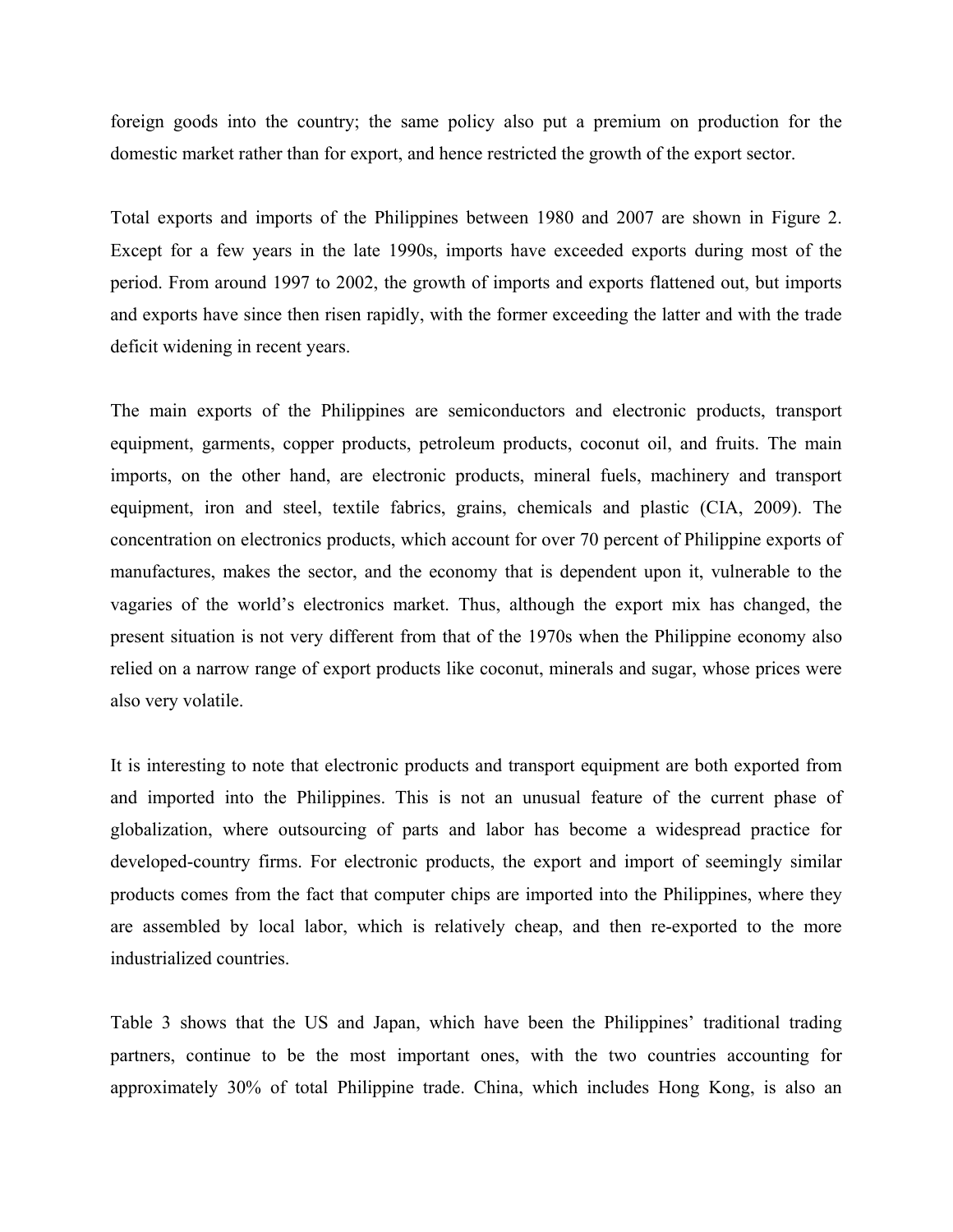increasingly important trading partner of the Philippines, especially as an export market. The Philippines also has strong bilateral trading relationships with ASEAN members, particularly with Singapore and Malaysia. Efforts by past Philippine governments to diversify the country's trade destinations (export) and origins (import) have met with some success, albeit modest.

| <b>Partner Country</b>                |                | <b>Value (millions USD)</b> | Share (%) of Total Philippines<br><b>Trade</b> |                |  |
|---------------------------------------|----------------|-----------------------------|------------------------------------------------|----------------|--|
|                                       | <b>Exports</b> | <b>Imports</b>              | <b>Exports</b>                                 | <b>Imports</b> |  |
| <b>USA</b>                            | 7,102          | 6,536                       | 14.7                                           | 10.8           |  |
| Japan                                 | 8,886          | 6,516                       | 18.4                                           | 10.77          |  |
| China                                 | 6,237          | 6,085                       | 12.91                                          | 10.06          |  |
| Korea                                 | 2,237          | 4,420                       | 4.63                                           | 7.31           |  |
| <b>Singapore</b>                      | 4,279          | 4,899                       | 8.86                                           | 8.1            |  |
| <b>Total Selected Partner Country</b> | 28,741         | 28,457                      | 59.5                                           | 47.04          |  |
| <b>Others</b>                         | 19,564         | 32,039                      | 40.5                                           | 52.96          |  |
| <b>Total</b>                          | 48,305         | 60,496                      | 100                                            | 100            |  |

**Table 3: Philippine Trade with Major Trading Partners, 2011** 

Source: Trade Statistics. retrieved 16 June from www.dti.govt.ph

## **New Zealand-Philippines Bilateral Trade Relations**

Although trade between New Zealand and the Philippines has had upswings and downswings, it has expanded over the past years and continues to expand to the present. The increase, as indicated in raw export and import figures, is more rigorously measured in a later section by the trade intensity index (TII), the trade potential index, and trade complementarities between the two countries.

Tables 4a and 4b show New Zealand's exports to and imports from the Philippines as a percentage of New Zealand's total exports and imports. Starting from a very low base (see Table 4a), New Zealand's exports to the Philippines have grown in both value and percentage share between 1990 and 2011. The value of exports increased from around US \$83.5 million in 1990 to over US \$597 million in 2010, a more than seven-fold increase. However, as a percentage of New Zealand's total exports, exports to the Philippines declined from 2010 to 2011, after doubling from 0.88% in 1990 to 1.68 in 2010. Nevertheless the long-term trend in New Zealand's exports to the Philippines seems to be one of increase.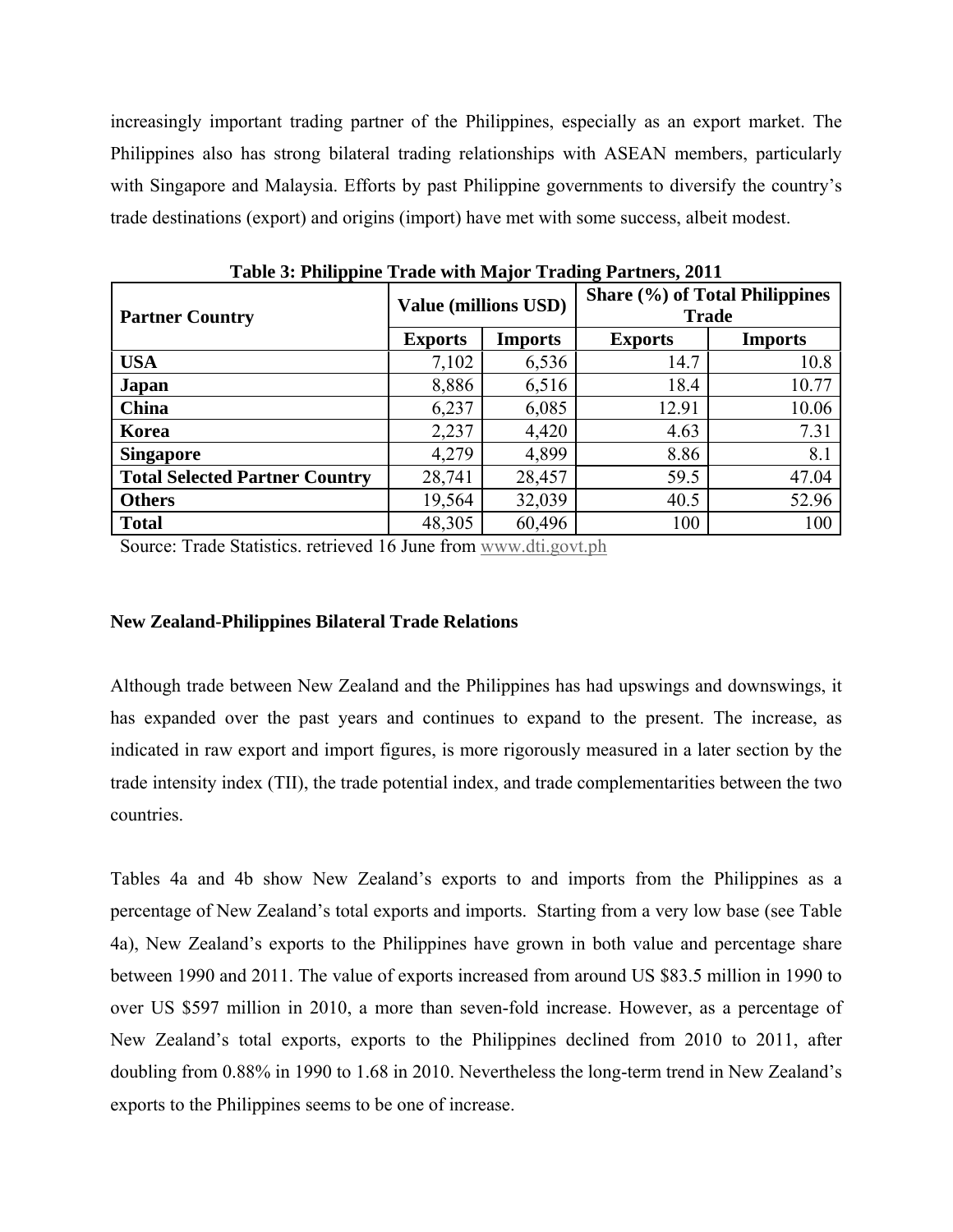|                                    | 1990     | 1995    | 2000   | 2005   | 2010   | 2011   |
|------------------------------------|----------|---------|--------|--------|--------|--------|
| Value (millions, current<br>USD\$) | 83.48    | 137.74  | 183.20 | 355.40 | 518.52 | 597.08 |
| Share $(\% )$                      | $0.88\,$ | $.00\,$ | l.38   | . .64  | . 68   | 15Q    |

**Table 4a: NZ Exports to the Philippines as a Share of Total New Zealand Exports** 

Source: UN comtrade database. retrieved 16 June from comtrade.un.org

New Zealand's imports from the Philippines have also grown in both value and percentage share between 1990 and 2011, although they are much lower in value than exports to the same country (see Table 4b). The value of imports increased from around US \$12.7 million in 1990 to over US \$159 million in 2007, but declined to US \$93.15 in 2007, before partly recovering to US \$107.05 million in 2011. The share of imports coming from the Philippines in New Zealand's total exports increased from 0.13% in 1990 to 0.32 in 2005, but declined, if slightly, to 0.31 in 2010 and 0.30 in 2011. Compared to exports, imports from the Philippines show a slower rate of absolute and percentage increase.

**Table 4b: Imports from the Philippines as a Share of Total New Zealand Imports** 

|                                                          | 1990  | 1995  | 2000  | 2005  | 2010  | 2011   |
|----------------------------------------------------------|-------|-------|-------|-------|-------|--------|
| <b>Value (millions, current)</b><br>$\boldsymbol{USD\$}$ | 12.68 | 35.57 | 32.76 | 85.12 | 93.15 | 107.05 |
| Share $(\% )$                                            | 0.13  | 0.25  | 0.24  | 0.32  | 0.31  | 0.30   |

Source: UN comtrade database. retrieved 16 June from comtrade.un.org

Tables 5a and 5b examine bilateral trade between the two countries from the perspective of the Philippines. Exports to New Zealand from the Philippines show an upward trend in both value and percentage share between 1995 and 2005, then declined in 2010, before increasingly sharply in 2011. (Note: Please check again the figures on Phil exports to New Zealand. The original table, up to 2007, is interpreted thus: Exports have increased in value from around US\$22 million in 1995 to over US \$114 million in 2007. The share of total Philippine exports going to New Zealand increased marginally by 0.1% over the same period.)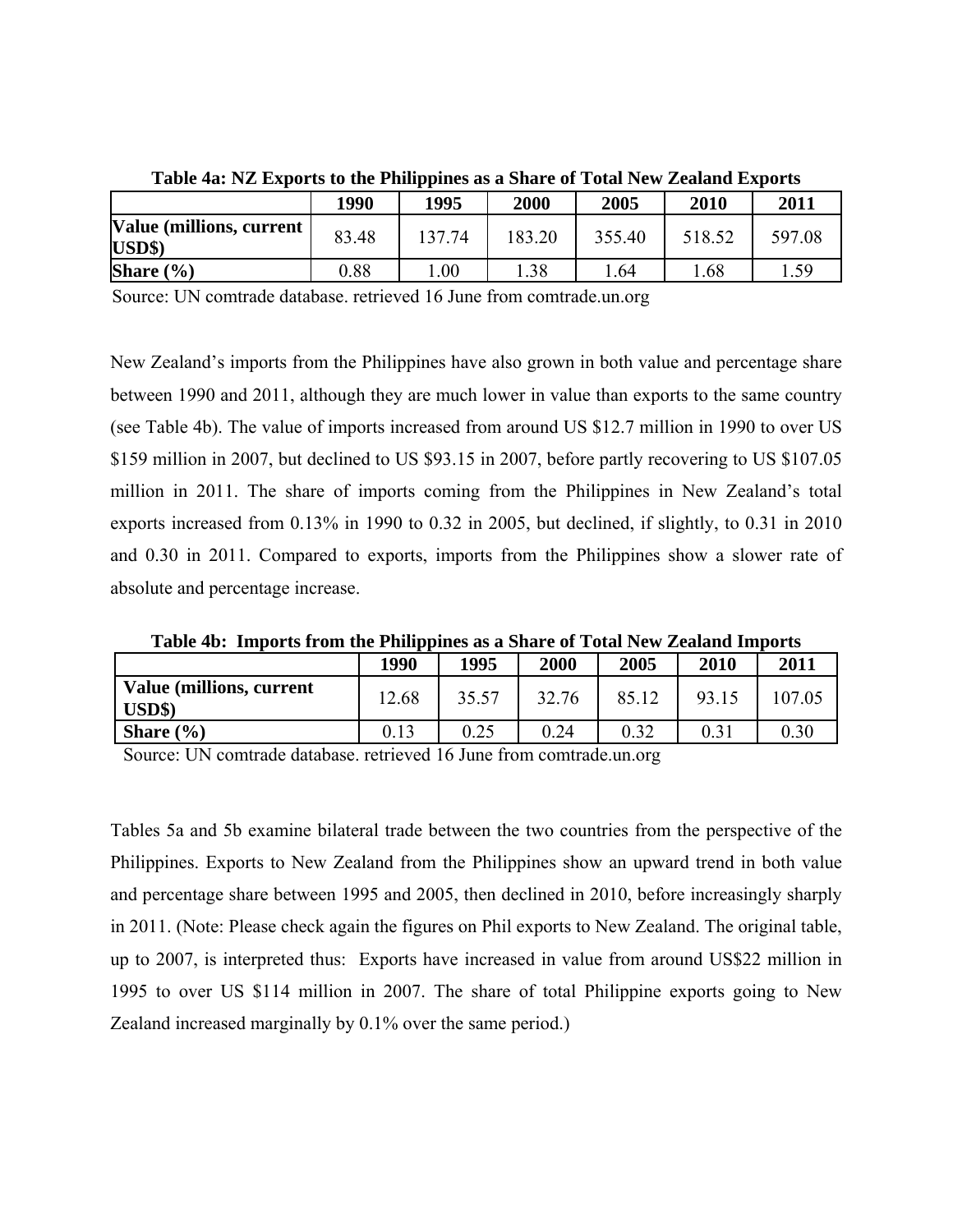Philippine imports from New Zealand increased steadily between 1995 and 2010, and at a higher rate than the growth in exports, with the value increasing from US \$147 million in 1995 to US \$544.5 million in 2010. The share of total Philippine imports coming from New Zealand also steadily increased from 0.52% in 1995 to 0.85% in 2011.

**Table 5a: Philippines Exports to New Zealand as a Share of the Philippines Total Exports** 

| <b>EAPOL to</b><br>2011<br>1990<br>2000<br>2010<br>1995<br>2005 |     |      |       |       |       |       |
|-----------------------------------------------------------------|-----|------|-------|-------|-------|-------|
| Value (millions, current<br>$\mathbf{USD\$}$                    | N/A | 22.3 | 18.59 | 38.86 | 32.70 | 44.65 |
| Share $(\% )$                                                   | N/A | 0.13 | 0.05  | 0.09  | 0.06  | 0.09  |

Source: UN comtrade database. retrieved 16 June from comtrade.un.org

| Table 5b: Imports from New Zealand as a Share of the Philippines Total Imports |  |  |  |  |  |  |  |
|--------------------------------------------------------------------------------|--|--|--|--|--|--|--|
|--------------------------------------------------------------------------------|--|--|--|--|--|--|--|

|                                            | 1990 | 1995 | 2000   | --<br>2005 | 2010   | 2011   |
|--------------------------------------------|------|------|--------|------------|--------|--------|
| <b>Value (millions, current)</b><br>USD\$) | N/A  | 147  | 183.88 | 291.35     | 426.75 | 544.52 |
| Share $(\% )$                              | N/A  | 0.52 | 0.50   | 0.59       | 73     | 0.85   |

Source: UN comtrade database. retrieved 16 June from comtrade.un.org

New Zealand's exports to the Philippines have been growing faster than the latter's exports to the former. On the other hand, Philippine imports from New Zealand have been growing faster than the latter's imports from the former. The combination of the two trends has resulted in a deficit in the Philippines' trade balance with New Zealand.

# **Composition of New Zealand –Philippines Trade**

Next to the US, the Philippines was (in 2007) the largest export market for New Zealand's dairy products. In 2010 New Zealand exported NZ\$512.3 million worth of dairy products alone to the Philippines, constituting almost 68% of its total exports of NZ\$756.5 million to the latter. Aside from dairy products, eggs and honey, other major export products to the Philippines are wood and articles of wood, meat, and paper and paperboard, as shown in Table 6a. Note that these are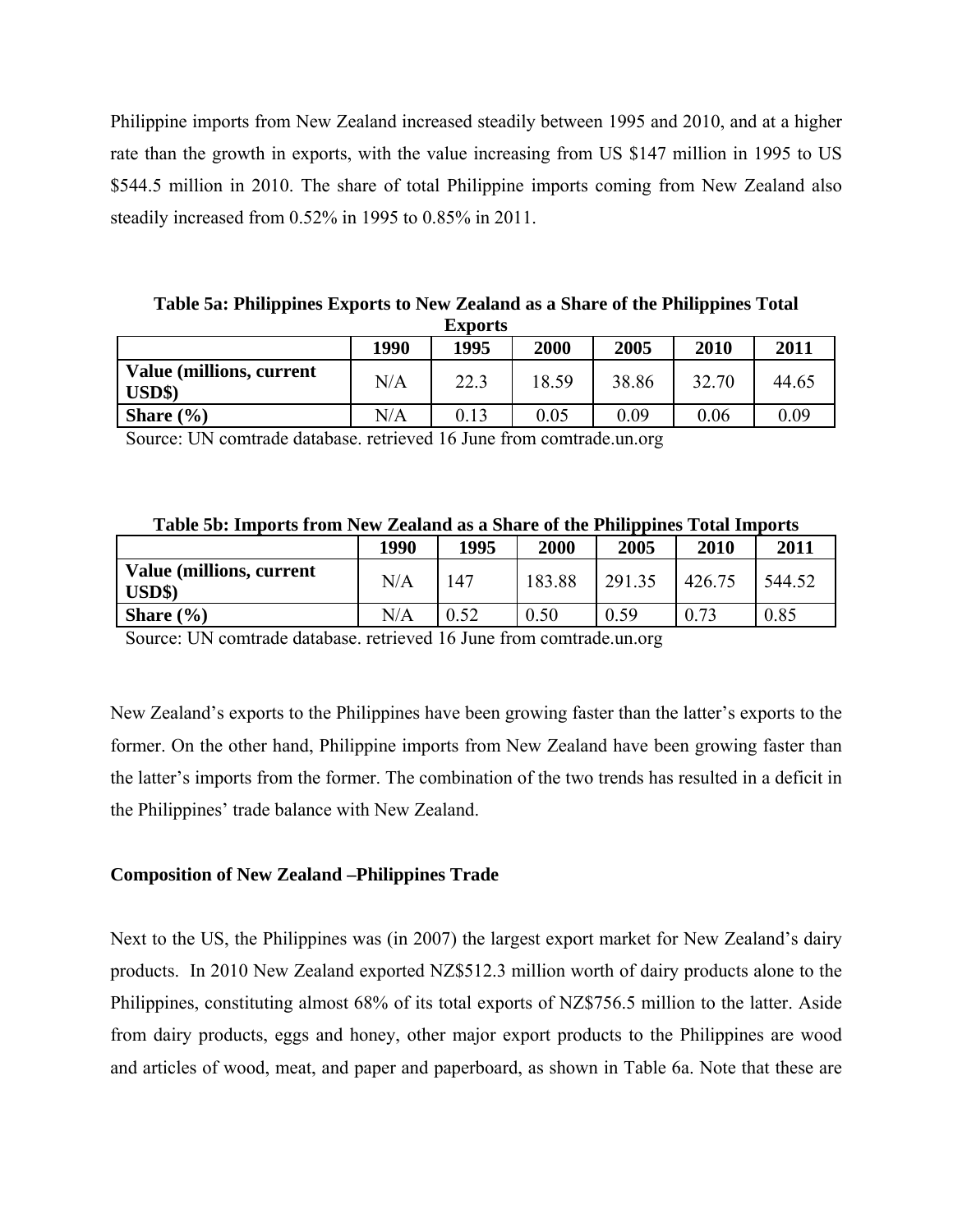primarily resource-based and agricultural products being exported from a more developed to a less-developed country.

|                                                            | ----                                   |                                                                         |  |
|------------------------------------------------------------|----------------------------------------|-------------------------------------------------------------------------|--|
| <b>Commodity</b>                                           | <b>Exports Value (NZ\$</b><br>million) | <b>Share of Total NZ</b><br><b>Exports to the</b><br>Philippine $(\% )$ |  |
| Dairy Prods; Eggs; Honey                                   | 512.3                                  | 67.72                                                                   |  |
| Wood And Articles Of Wood;                                 | 52.6                                   | 6.95                                                                    |  |
| Meat                                                       | 44.1                                   | 5.83                                                                    |  |
| Paper & Paperboard                                         | 38.5                                   | 5.09                                                                    |  |
| Prep Cereal, Flour, Starch Or Milk;<br><b>Bakers Wares</b> | 36.0                                   | 4.76                                                                    |  |
| <b>Total Exports to Philippines</b>                        | 756.5                                  | 100                                                                     |  |

**Table 6a: New Zealand's Most Significant Exports to the Philippines (NZ\$ million), 2011** 

Source: Trade stats. retrieved 16 June from www.asean.fta.govt.nz

A significant share (over one third) of New Zealand's imports from the Philippines is made up of food commodities, as Table 6b shows. Machinery and electrical machinery are also significant imports, as are mineral fuels and oils, which make up approximately a quarter of total imports from the Philippines. In addition to food items, other important imports are intermediate and capital goods, which are being exported from a less-developed to a more developed country, contrary to what one would normally expect. New Zealand maintains a healthy trade surplus with the Philippines, with the value of exports to the Philippines exceeding the value of imports from the same country by over 3.5.

| <i>E</i> vil                                          |                                        |                                                                            |  |  |  |  |
|-------------------------------------------------------|----------------------------------------|----------------------------------------------------------------------------|--|--|--|--|
| <b>Commodity</b>                                      | <b>Imports Value (NZ\$</b><br>million) | <b>Share of Total NZ</b><br><b>Imports from the</b><br>Philippines $(\% )$ |  |  |  |  |
| Edible Fruit & Nuts                                   | 58.4                                   | 48.30                                                                      |  |  |  |  |
| <b>Electric Machinery Etc</b>                         | 15                                     | 12.41                                                                      |  |  |  |  |
| Inorg Chem; Prec & Rare-Earth Met &<br>Radioact Compd | 4.8                                    | 3.97                                                                       |  |  |  |  |
| Prep Vegetables, Fruit, Nuts                          | 4.7                                    | 3.89                                                                       |  |  |  |  |
| Boilers, Machinery Etc                                | 4.2                                    | 3.47                                                                       |  |  |  |  |
| Total Imports from the Philippines                    | 120.9                                  | 100                                                                        |  |  |  |  |

**Table 6b: New Zealand's Most Significant Imports from the Philippines (NZ\$ million), 2011**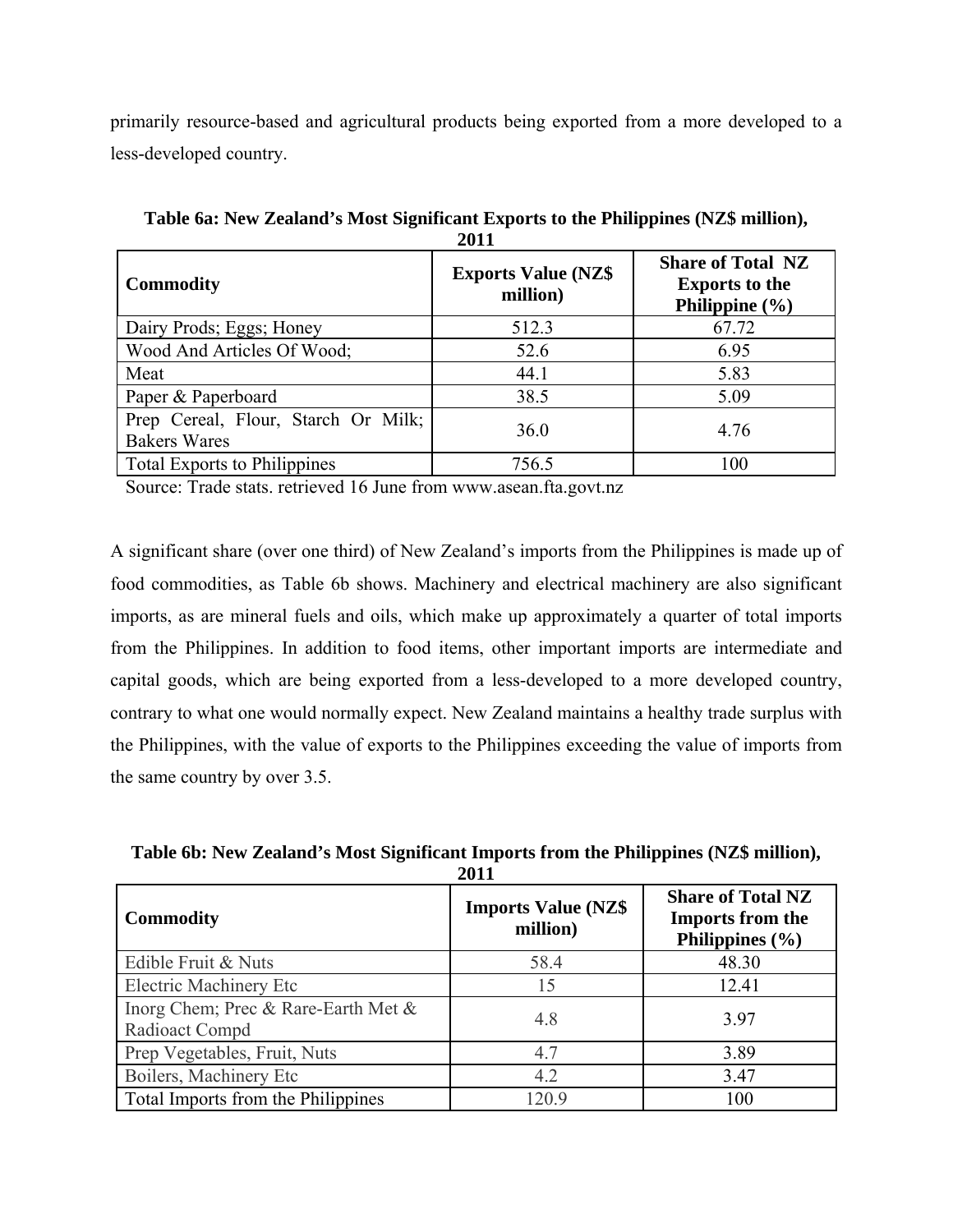Source: Trade stats. retrieved 16 June from www.asean.fta.govt.nz

### *Estimating the Trade Potential*

The trade potential between two countries can be examined by matching export supply and import demand. The importance of products in bilateral trade is examined in terms of their estimated potential for expansion. The estimation of potential trade is based on the following formula:

Trade Potential = *[(min, SE, MI) - ET]* 

where

- *SE*  Suppliers' (NZ) Global Exports
- *MI* Markets' (Philippines) Global Imports
- *ET* Existing Bilateral Exports from Supplier

By matching import demand with export supply, the formula provides for the possibility of trade expansion under the optimistic scenario that their bilateral supply/demand is fully utilized before allowing for third country imports (Mukherji, 2005). The competitiveness of the exports of the exporting country is therefore an important factor. In this section, traded commodities in 2011 between New Zealand and the Philippines are aggregated into one-digit SITC (revision 3) categories. The equation above is then used to determine the potential for trade expansion within each SITC category. Table 7 below presents the results of this analysis.

As Table 7 shows, the SITC categories within which New Zealand has the greatest room for trade expansion are food and live animals (SITC 0), manufactured goods classified chiefly by material (SITC 6), and machinery and transport equipment (SITC 7). The food and live animals category already has a commodity export value more than ten times that of any other commodity classification in the trade with the Philippines. However, there is clearly still room for further trade expansion within this classification, in relation to dairy products exports and other food commodities.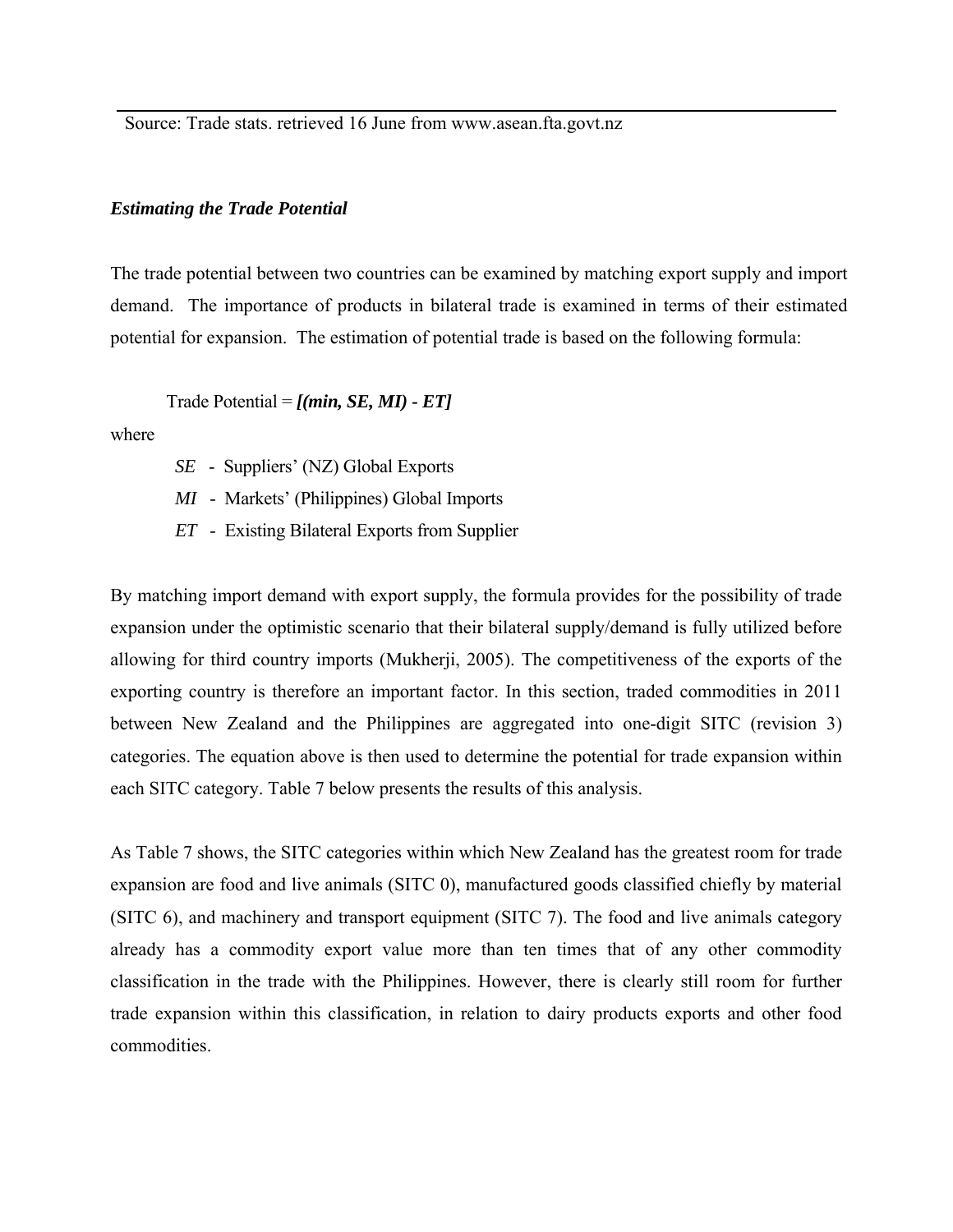| <b>Commodity Grouping</b>                               | STTC(1)<br>digit)<br><b>Revision 3</b> | <b>NZ</b> exports<br>(SE) | Y imports<br>(MI) | <b>Existing</b><br>trade (ET) | <b>Trade</b><br>potential |
|---------------------------------------------------------|----------------------------------------|---------------------------|-------------------|-------------------------------|---------------------------|
| Food and live animals                                   | $\Omega$                               | 18857.00                  | 5642.05           | 486.05                        | 5156.00                   |
| Beverages and tobacco                                   |                                        | 1104.20                   | 229.73            | 2.32                          | 227.40                    |
| Crude materials,<br>inedible, except fuels              | $\overline{2}$                         | 4319.96                   | 1637.85           | 20.13                         | 1617.73                   |
| Mineral fuels, lubricants<br>and related materials      | 3                                      | 1948.19                   | 12810.38          | 0.12                          | 1948.07                   |
| Animal and vegetable<br>oils, fats and waxes            | $\overline{4}$                         | 151.37                    | 570.70            | 5.24                          | 146.14                    |
| Chemicals and related<br>products, n.e.s.               | 5                                      | 1652.39                   | 6761.43           | 13.28                         | 1639.11                   |
| Manufactured goods<br>classified chiefly by<br>material | 6                                      | 3364.93                   | 5800.44           | 61.06                         | 3303.87                   |
| Machinery and transport<br>equipment                    | 7                                      | 2961.23                   | 18024.66          | 7.22                          | 2954.01                   |
| Miscellaneous<br>manufactured articles                  | 8                                      | 1391.41                   | 2178.50           | 1.66                          | 1389.74                   |

**Table 7: Trade Potential between New Zealand and the Philippines (US\$ million), 2011** 

Source: UN comtrade database. (Authors Calculations).

# **Revealed Comparative Advantage and Dynamic Revealed Comparative Advantage**

# *Index of Revealed Comparative Advantage (RCA)*

Balassa (1967) developed an approach to measure RCA assuming that a country's comparative advantage is revealed in its exports to the world market. As such, the static RCA of exports is represented by a country's commodity composition of exports compared with that of the world.

The RCA index is defined as:

 $RCaki = (Xki / Xti) / (Xkw / Xtw)$ 

where: Xki represents the value of country i's exports of commodity k Xti represents the value of country i's total exports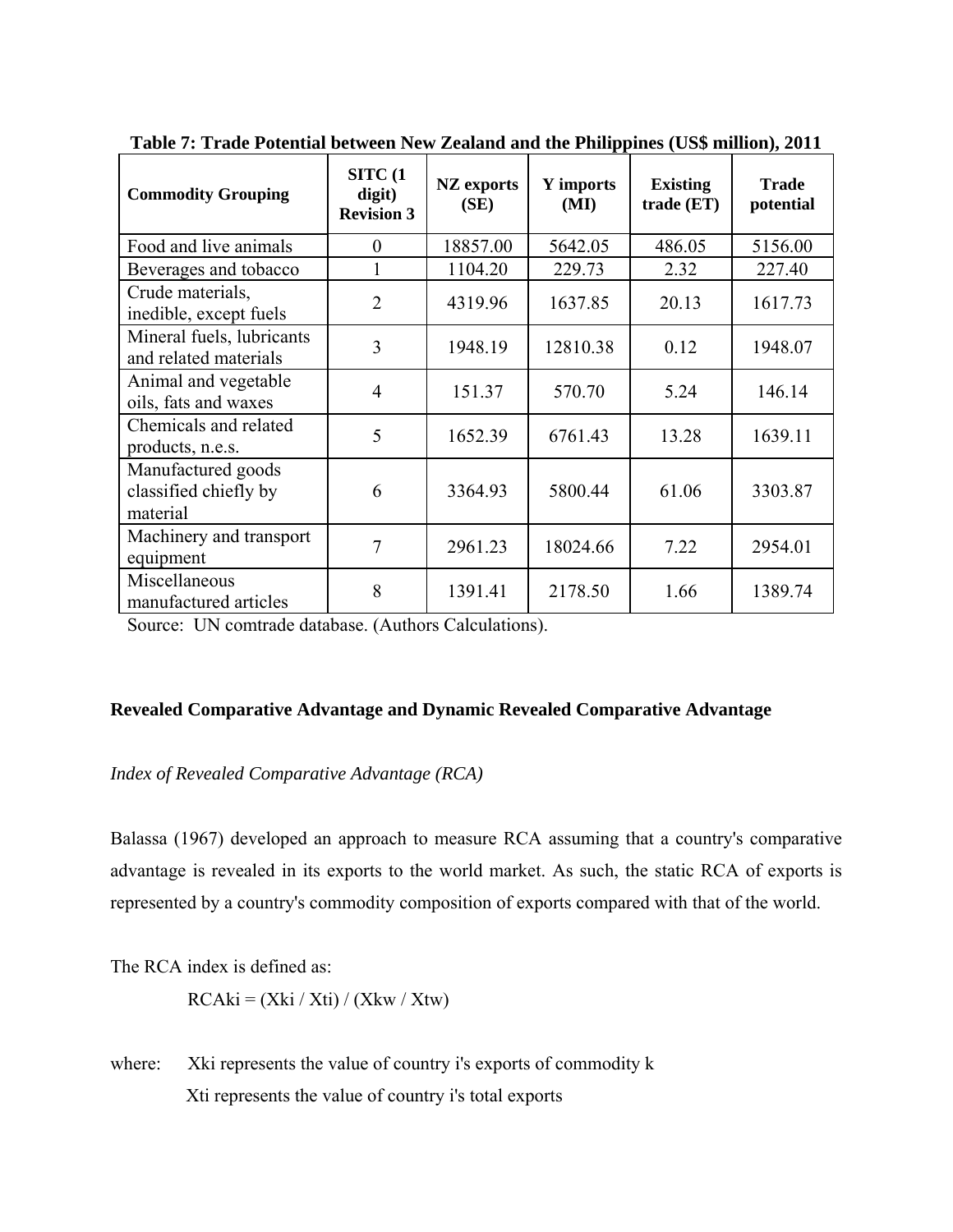Xkw represents the value of world exports of commodity k Xtw represents the value of total world exports (of all commodities)

The RCA of country i in the trade of product k is measured by that item's share in country's exports relative to its share in the world exports. The first term in the equation represents commodity k's share in country i's exports, while the second term represents commodity k's share in world exports. If the value of RCA index is less than one (indicating that the share of commodity k in country i's exports is less than the share of commodity k in world exports), it means that country i does not have revealed comparative advantage in commodity k. On the other hand, if the value of this index exceeds unity, it implies that the country has revealed comparative advantage in that product.

## *Index of Dynamic Revealed Comparative Advantage/Disadvantage (DRCA***)**

To create an index which takes into account the time dimension of revealed comparative advantage, Balassa suggested a method based on the assumption that while the past trend in relative shares can be expected to continue, this will take place at a declining pace as compared to the past (Balassa, 1967). This index is known as a 'Dynamic Revealed Comparative Advantage' (DRCA) index. It is calculated by taking the ratio of RCA in the current year and its normalized value. For normalization, the RCA in the current year has been multiplied by the ratio of RCA in the current/terminal year to the base year (Sharma, 2006). The DRCA index has been estimated according to the following formula:

DRCAik = ½  $[(Xikt / Xit) + (Xikt / Xit) * (Xikt / Xit) * (Xik0 / Xi0)],$ 

where the variables have been defined as follows:

RCA at current / terminal year (t) :  $RCAt = Xikt /Xit = (Xikt /Xit)/(Xwkt /Xwt)$ RCA at base year  $(0)$  :  $RCA0 = Xik0 / Xi0 = (Xik0 / Xi0) / (Xwk0 / Xw0)$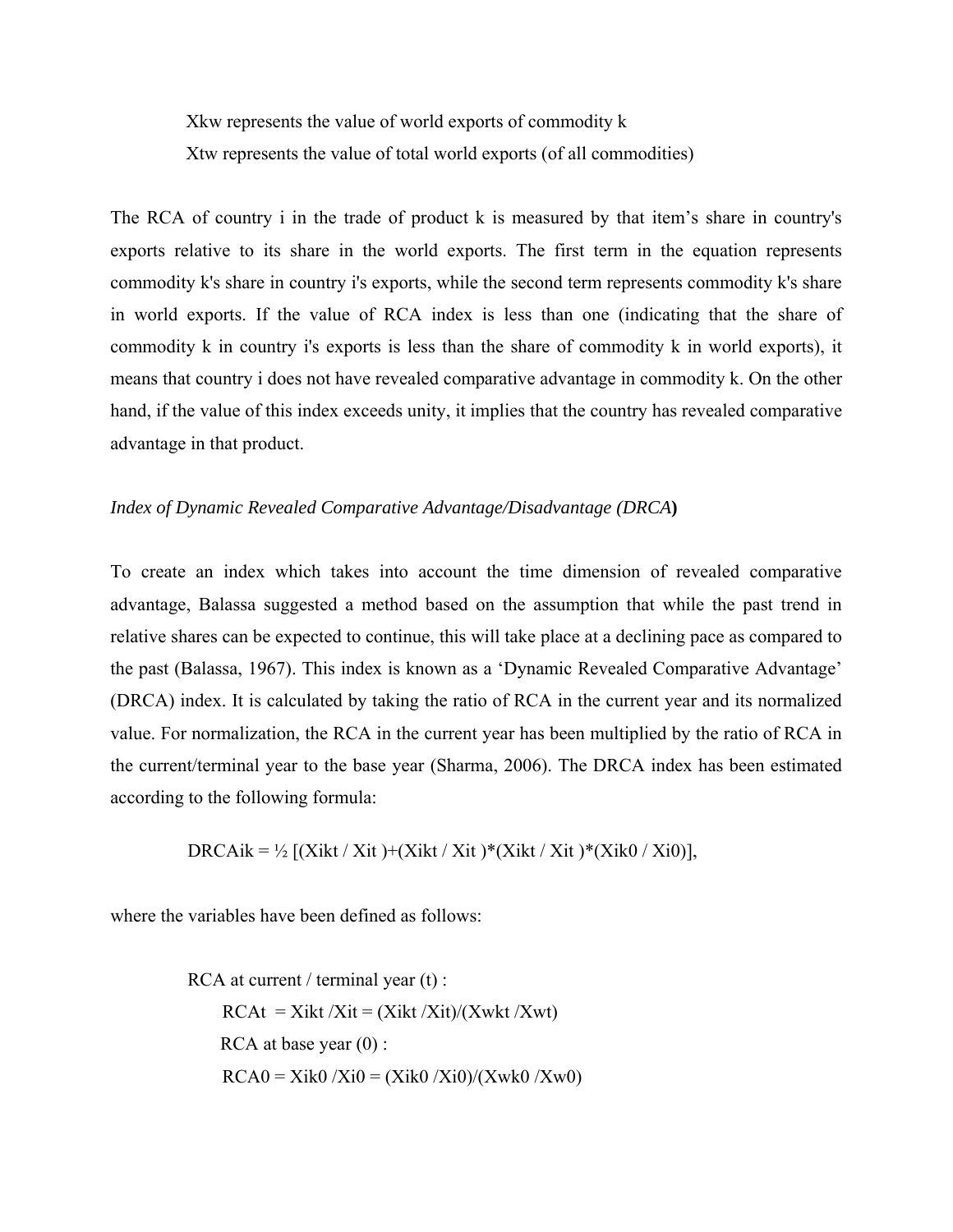Where X, i, and k have the same meaning as in the (static) RCA index. Here 0 indicates the base year, t the current / terminal year, and Xikt/Xti the RCA value of commodity k.

Unlike the RCA, the numerical value of DRCA ranges from zero to infinity, with 100 as the point separating comparative advantage from comparative disadvantage. A value above 100 indicates that the country has a comparative advantage compared to world shares in producing commodity k. The DRCA has an edge over RCA, which reveals comparative advantage at a point in time, because DRCA takes into account change over time, i.e., changes in relative shares between the terminal year and the base year (Sharma, 2006).

Using trade data collected from the United Nations Commodity Trade Database, Table 8 presents an analysis of both RCA and DRCA for New Zealand in recent years. RCA is calculated at both a 1-digit SITC (revision 3) aggregate level as well as at a more detailed 3-digit level for key commodities exported by New Zealand.

| <b>Description</b>                                         | <b>SITC</b>             | <b>RCA</b><br>(2000) | <b>RCA</b><br>(2005) | <b>RCA</b><br>(2011) | <b>DRCA</b><br>$(2000 -$<br>2011) | <b>DRCA</b><br>$(2005 -$<br>2011) |
|------------------------------------------------------------|-------------------------|----------------------|----------------------|----------------------|-----------------------------------|-----------------------------------|
| Food and live animals;<br>Beverages and tobacco            | 0 & 1                   | 6.98                 | 8.54                 | 10.97                | 426.05                            | 519.85                            |
| - Bovine meat                                              | 011                     | 22.62                | 28.31                | 26.74                | 8101.69                           | 10139.24                          |
| - Other meat, meat offal                                   | 012                     | 19.85                | 24.57                | 23.99                | 5724.97                           | 7083.94                           |
| - Milk and cream                                           | 022                     | 37.12                | 48.21                | 93.01                | 160587.09                         | 208556.05                         |
| - Butter, other fat of milk                                | 023                     | 83.06                | 74.97                | 149.11               | 923553.01                         | 833598.94                         |
| Crude materials, inedible;<br>Animal, veg. oils, fats, wax | 2 & 4                   | 4.4                  | 3.34                 | 2.96                 | 20.8                              | 16.12                             |
| - Hides, skins (ex. furs), raw                             | 211                     | 14.88                | 12.47                | 16.96                | 2149.27                           | 1803                              |
| - Wood rough, rough<br>squared                             | 247                     | 20.9                 | 15.89                | 55.87                | 32640.03                          | 24828.86                          |
| - Wool, other animal hair                                  | 268                     | 41.55                | 47.86                | 45.48                | 42999.23                          | 49533.08                          |
| Fuels, lubricants, etc.                                    | 3                       | 0.28                 | 0.21                 | 0.63                 | 0.37                              | 0.36                              |
| Animal, veg. oils, fats, wax                               | $\overline{\mathbf{4}}$ | 1.68                 | 0.87                 | 0.8                  | 0.94                              | 0.68                              |
| - Animal oils and fats                                     | 411                     | 11.85                | 11.41                | 13.92                | 1154.19                           | 1111.7                            |
| Chemicals, reltd. pros. nes                                | 5                       | 0.98                 | 0.57                 | 0.5                  | 0.37                              | 0.32                              |
| - Starches, insulin, etc.                                  | 592                     | 30.27                | 20.91                | 19.37                | 5686.32                           | 3930.71                           |

**Table 8: Static and Dynamic Revealed Comparative Advantage Index Values for New Zealand, by Industry**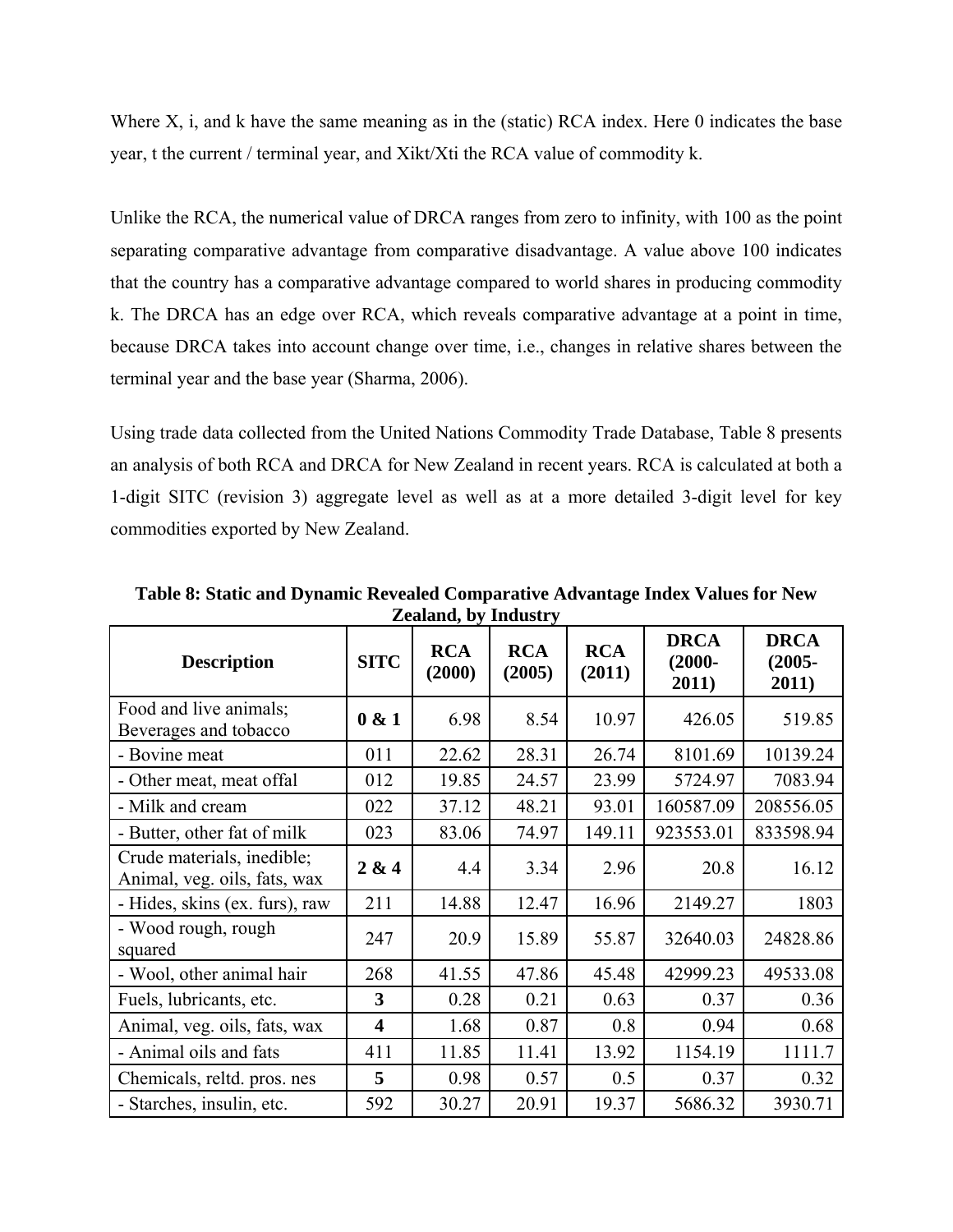| Machines, transport equip.                         |       | 0.26 | 0.31 | 0.28 | 0.15   | 0.15   |
|----------------------------------------------------|-------|------|------|------|--------|--------|
| - Agric. machines, ex. tractor                     | 721   | 2.04 | 2.82 | 2.97 | 10.51  | 13.96  |
| Manufactured goods; Misc.<br>manufactured articles | 6 & 8 | 0.69 | 0.71 | 0.67 | 0.49   | 0.49   |
| - Veneers, plywood, etc.                           | 634   | 6.01 | 5.89 | 6.26 | 120.84 | 118.47 |
| - Aluminum                                         | 684   |      | 4.33 | 4.46 | 52.01  | 45.34  |

Source: UN comtrade database. (Authors' Calculations)

Table 8 shows that at a 1-digit level New Zealand possesses a strong RCA in SITC categories 0  $& 1$  (Food and live animals; beverages and tobacco) and weaker one in categories 2  $& 4$  (Crude materials, inedible; Animal, veg. oils, fats, wax). Within  $0 \& 1$ , the high and growing RCA index value is driven strongly by the export of various commodities within the meat and dairy industries. While the values of revealed comparative advantage for meat commodities at the 3 digit SITC level have fallen between 2005 and 2011 (see 011 and 012), values for dairy commodities have risen (see 022 and 023). Values for these commodity groupings are far above the cut-off value of one, indicating very high levels of comparative advantage. DRCA indices for 0 & 1 at a 1-digit aggregate level show a dynamic advantage in production in this sector for both 2000-2011 and 2005-2011. DRCA calculations for the individual industries included also reveal strong dynamic advantage for New Zealand in these commodities. The values are particularly high for milk, cream and butter, with DRCA values in the tens of thousands.

The revealed comparative advantage within aggregate commodity categories  $2 \& 4$  is relatively strong, with all values at the 1-digit level exceeding two. However, the comparative advantage of New Zealand in these commodity aggregations has decreased over the 2000- 2011 period. The advantage in these aggregations of goods is driven primarily by such crude material industries as hides (211), wool (268), and wood (247). New Zealand has considerable advantage in these industries, with values all exceeding 10. Index values have remained relatively constant between 2005 and 2011. In commodity category 4, New Zealand has maintained a comparative advantage in the production of animal oils and fats. New Zealand does not have a dynamic revealed comparative advantage in 2 & 4 at a 1-digit aggregated level. However, New Zealand does have a considerable dynamic comparative advantage in 211, 247, 268, and 411; wool (268) in particular has a very high DRCA value of over 30,000.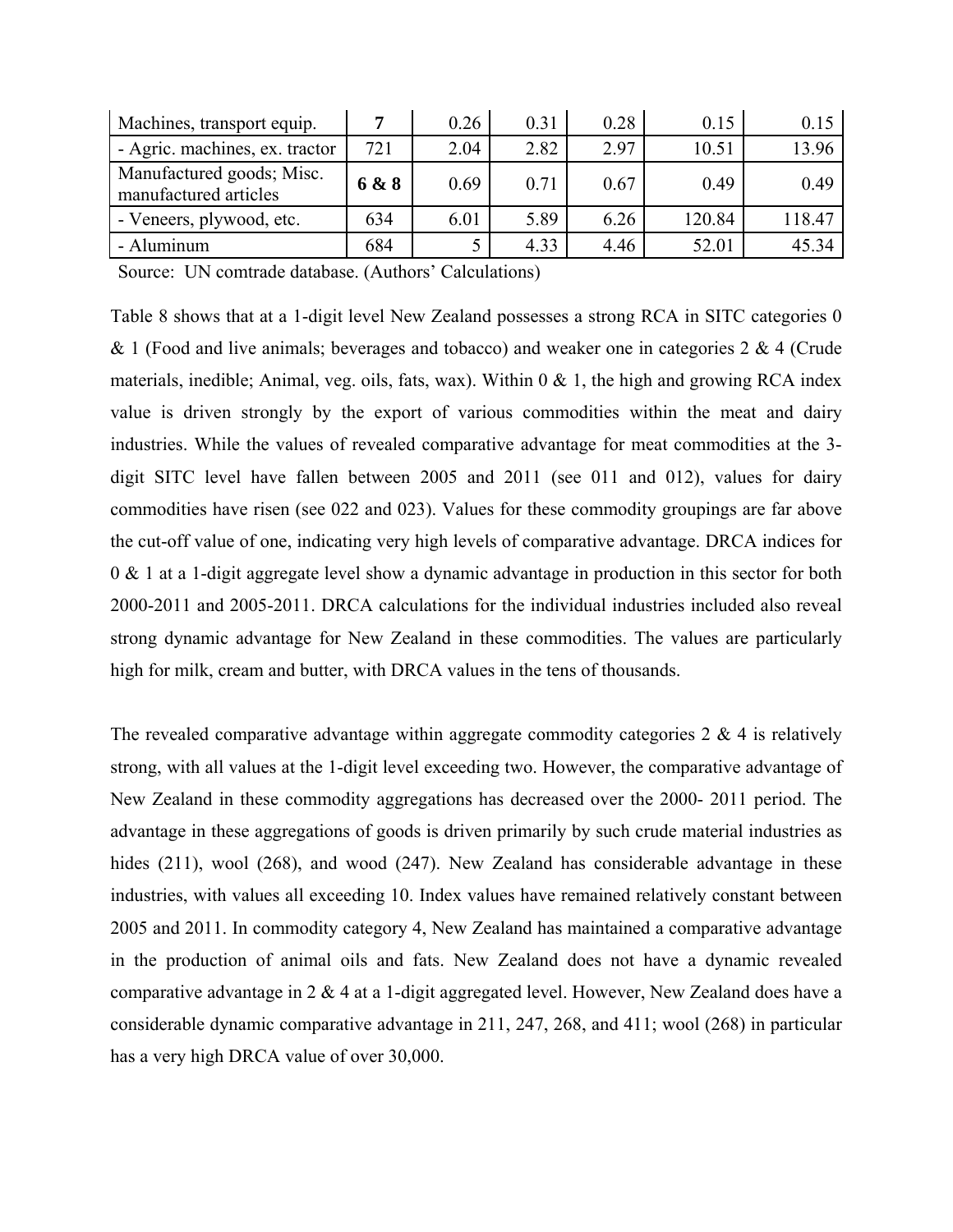Although New Zealand's RCA in the remaining industries at a 1-digit aggregate level are not shown, New Zealand does have RCA in some individual industries within these aggregations at a 3-digit level. Within SITC 5 (Chemicals), New Zealand has an advantage in 'Starches, insulin, etc.' (592). This is a relatively strong advantage, but has, however, been declining between 2000 and 2011. Within SITC 7 (Machines, transport equipment), New Zealand, unsurprisingly given the strength of New Zealand in agricultural sectors, has a relatively slight comparative advantage in 'Agricultural machines, etc.' (721). From SITC 6 & 8 (Manufactured goods), New Zealand has a revealed comparative advantage in producing Aluminum (684) and manufactured wood products such as plywood (634). However, the level of comparative advantage in each of these industries has been falling form 2000 to 2011, although only slightly. New Zealand's DRCA in these industries lies quite strongly in category 592, 'Starches, insulin, etc.', and a weaker one for aluminum (684).

In summary, New Zealand's RCA lies primarily in the 'Food and live animals' aggregation of commodities, which are meat and dairy commodities. Wool is also another commodity in which New Zealand has a strong static and dynamic revealed comparative advantage. These findings confirm the pattern and composition of New Zealand's exports to the Philippines.

# **The Philippines' Revealed Comparative Advantage**

A similar analysis of static and dynamic RCAs for the Philippines is presented in Table 9.

**Table 9: Static and Dynamic Revealed Comparative Advantage Index Values for the Philippines, by Industry** 

| <b>Description</b>                                         | <b>SIT</b><br>$\mathbf C$ | <b>RCA</b><br>(2000) | <b>RCA</b><br>(2005) | <b>RCA</b><br>(2011) | <b>DRCA</b><br>$(2000 -$<br>2011) | <b>DRCA</b><br>$(2005 -$<br>2011) |
|------------------------------------------------------------|---------------------------|----------------------|----------------------|----------------------|-----------------------------------|-----------------------------------|
| Food and live animals;<br>Beverages and tobacco            | 0 &                       | 0.57                 | 0.79                 | 1.49                 | 1.37                              | 1.62                              |
| - Fruit, nuts excl. oil nuts                               | 057                       | 2.62                 | 3.25                 | 6.20                 | 53.46                             | 65.51                             |
| Crude materials, inedible;<br>Animal, veg. oils, fats, wax | 2 &<br>4                  | 0.76                 | 1.01                 | 1.68                 | 1.92                              | 2.27                              |
| Fuels, lubricants, etc.                                    | 3                         | 0.13                 | 0.16                 | 0.36                 | 0.19                              | 0.19                              |
| Animal, veg. oils, fats, wax                               | $\boldsymbol{4}$          | 4.04                 | 4.85                 | 6.07                 | 77.55                             | 92.46                             |
| - Fixed veg. fat, oils, other                              | 422                       | 11.80                | 13.17                | 12.03                | 860.34                            | 958.97                            |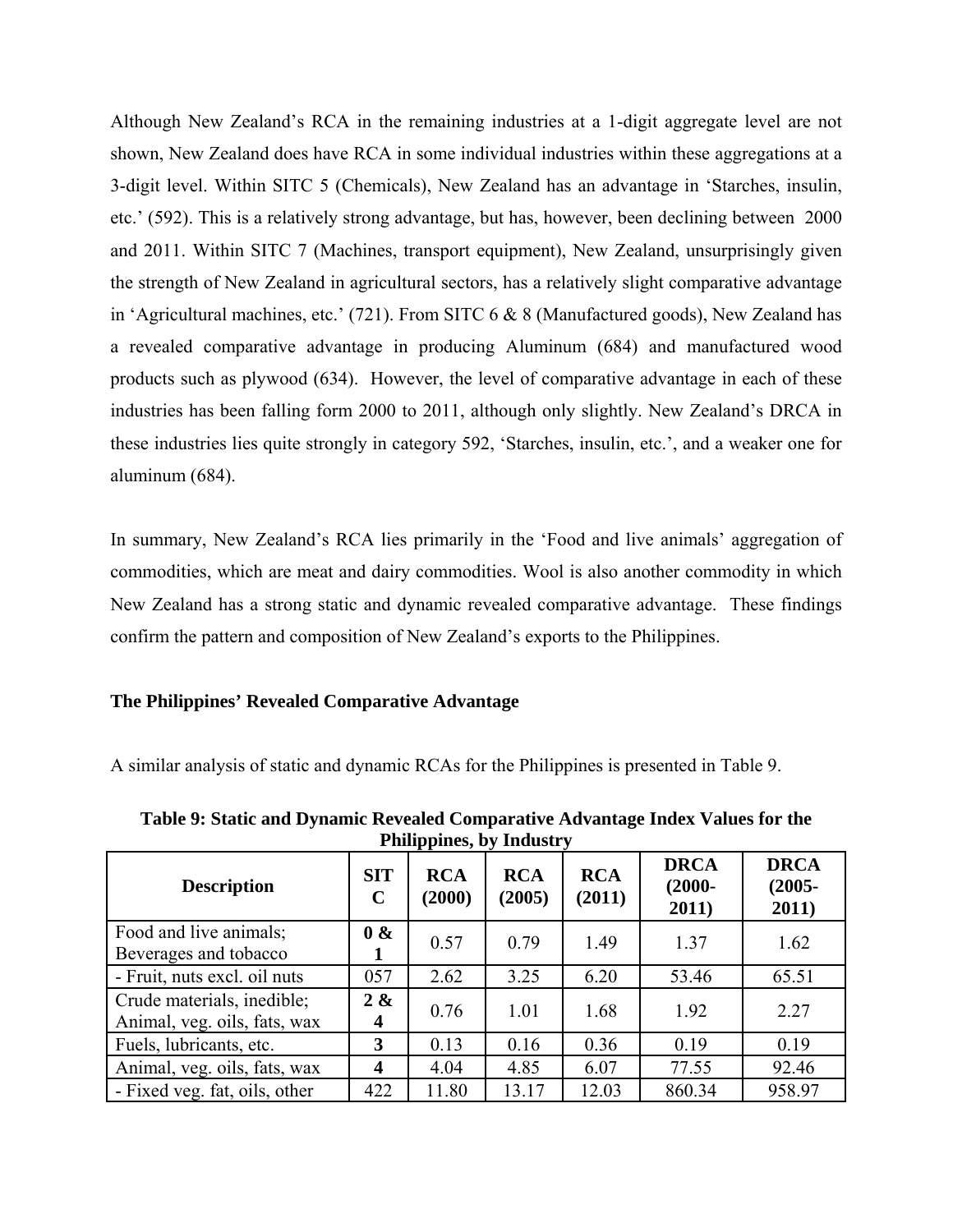| - Animal, veg. fats, oils, nes                     | 431                 | 0.60 | 1.62  | 0.95 | 0.74   | 1.21   |
|----------------------------------------------------|---------------------|------|-------|------|--------|--------|
| Chemicals, reltd. pros. nes                        | 5                   | 0.10 | 0.14  | 0.45 | 0.23   | 0.24   |
| Machines, transport equip.                         | 7                   | 1.86 | 2.13  | 1.49 | 2.80   | 3.10   |
| - Elec. power mach. Parts                          | 771                 | 0.46 | 0.63  | 5.80 | 10.62  | 13.56  |
| - Elec. dist. equip. nes                           | 773                 | 2.50 | 3.55  | 4.84 | 31.72  | 44.00  |
| - Transistors, valves, etc.                        | 776                 | 9.38 | 11.78 | 6.47 | 199.35 | 249.40 |
| Manufactured goods; Misc.<br>manufactured articles | <b>6 &amp;</b><br>8 | 0.59 | 0.62  | 0.82 | 0.61   | 0.62   |
| - Copper                                           | 682                 | 1.40 | 1.75  | 4.21 | 14.53  | 17.61  |

Source: UN comtrade database. (Authors Calculations)

At the 1-digit level, the Philippines possesses a strong RCA in SITC category 4 (Animal, veg. oils, fats, wax) and a weaker RCA in category 7 (Machines, transport equip.). Within 4, the strong RCA index value is driven primarily at the 3-digit SITC level by the export of 422 (Fixed veg. fat, oils, other), which is likely to be coconut oil. A much weaker comparative advantage is indicated for 431 (Animal, veg. fats, oils, nes). Values for these commodity groupings are far above the cut-off value of one, indicating significant levels of comparative advantage.

The revealed comparative advantage within aggregate commodity category 7 (Machines, transport equipment) is also above one, indicating a slight RCA. At the 3-digit level, higher levels of comparative advantage are revealed for individual electronic machinery commodities produced in the Philippines, which include 771 (Elec. power mach. Parts), 773 (Elec. dist. equip. nes), and 776 (Transistors, valves, etc.). Index values for 771 for the years 2000 and 2005 are, however, below one indicating no RCA. But the index values for 773 and 776 have been rising, if slowly, and in the case of 776 even falling between 2005 and 2011; overall, the Philippines has retained its RCA in this category.

While not showing RCA in the remaining industries at a 1-digit aggregate level, the Philippines does have slight RCA in some individual industries at the 3-digit level. Within SITC  $0 \& 1$  (Food and live animals), the Philippines has an advantage in 057 (Fruit, nuts excl. oil nuts). Within SITC 6, the Philippines has RCA in the production of copper (682), which tripled between 2000 and 2011.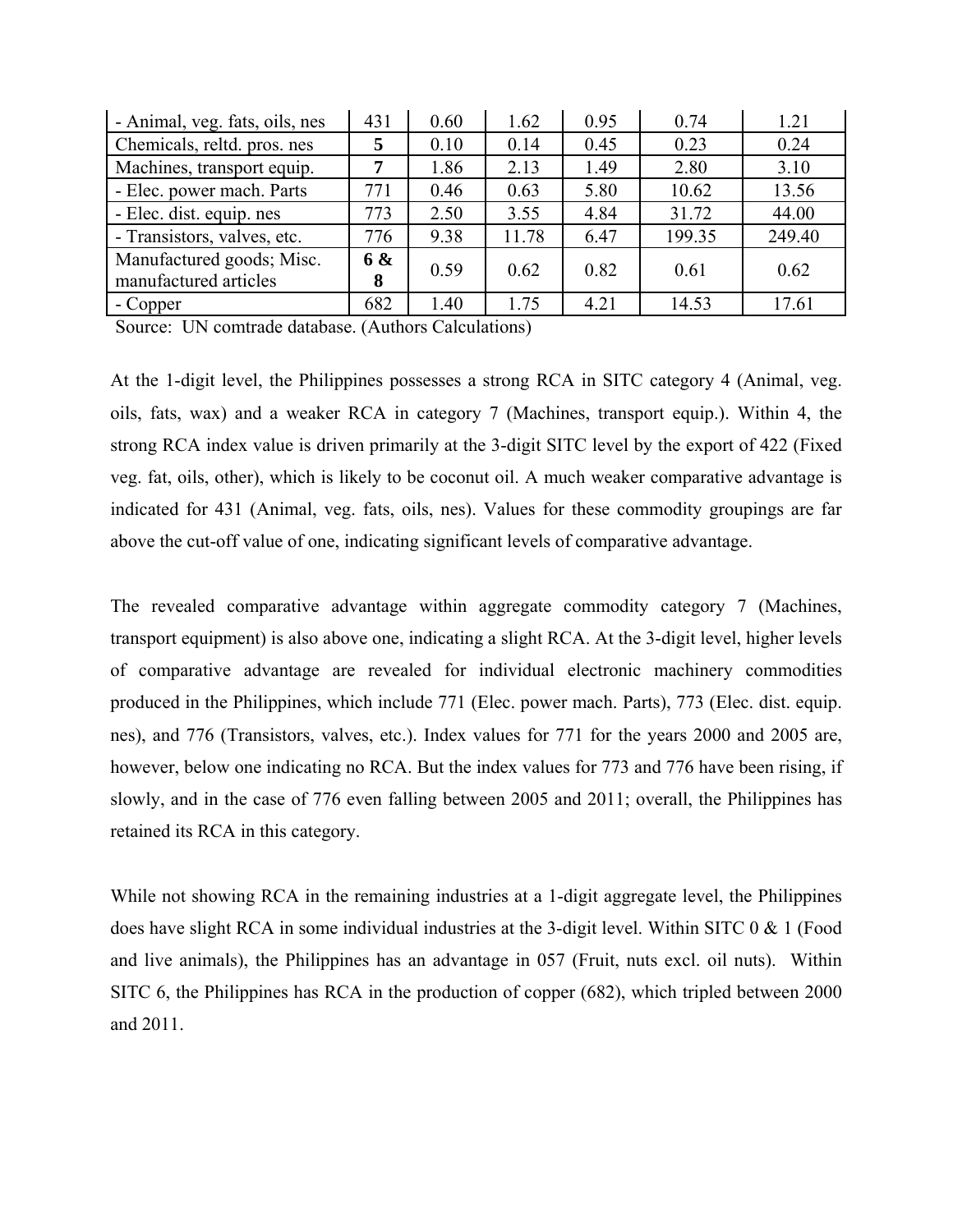Index values for the Philippines do not show strong DRCA in the 1-digit commodity aggregations or in almost the entire example commodities included in Table 9. A relatively strong, and growing, DRCA index value can only be found in 'Fixed veg. fat, oils, other' (422), and to a lesser extent in 776 (transistors, valves, etc.), indicating a strengthening of the position of the Philippines in the production and export of these goods.

Overall the results of our analysis using static and dynamic RCAs confirm the existing composition of exports of both New Zealand and the Philippines. What they suggest is for the two countries to maintain and to strengthen their current exports where they have static and dynamic RCAs and at the same time to look for new exports to replace those where they have low RCAs.

### **Trade Intensity**

In studying the strength of trade ties, it is often desirable to take into account the importance of a country's trade partners' share in world trade. One group of indices that does this is the trade intensity index (TII). The intensity of bilateral trade between two countries can be measured from either an export or import perspective. For trade flows from country a to country b, these indices are measured as follows:

#### *i. Export Intensity Index*

$$
XII_i = (X_{ij} / X_{iw}) / (M_{iw} / (M_w - M_{iw}))
$$

*ii. Import Intensity Index* 

$$
MII_i = M_{ij} / M_{iw} / (X_{jw} / (X_w - X_{iw}))
$$

Where:  $XII_i$  represents the export intensity index for country i,  $MI<sub>i</sub>$  represents the import intensity index for country i,  $X_{ii}$  represents the value of country i's exports to country j,  $X_{iw}$  represents the value of country i's total exports to the world,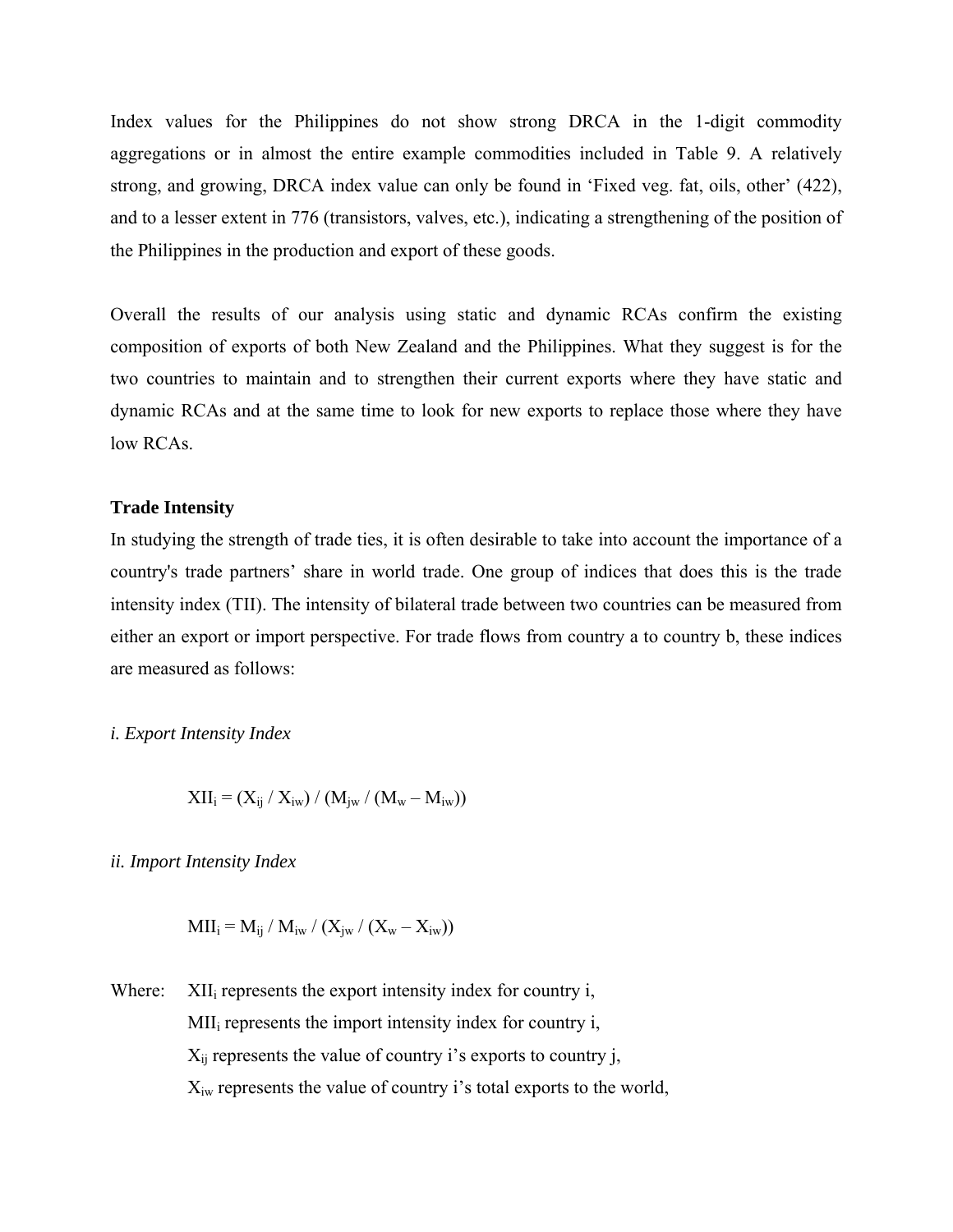$M_{iw}$  represents the total value of imports from the world into country j,  $M<sub>w</sub>$  represents the value of total world imports,  $M_{iw}$  represents the total value of imports from the world into country i,  $M_{ii}$  represents the value of imports from country j into country i,  $X_{iw}$  represents the total value of country j's exports to the world,  $X_w$  represents the total value of world exports

The index determines whether bilateral trade between countries i and j is greater or lesser than might be expected given the importance of the trading partner's share in total world trade. As discussed by Bano (2008), trade intensity indices provide a way to measure the strength of trading relations without the bias caused by the comparative size of the trading partners. A value greater than one indicates that the relationship between the home country and the trading partner is greater than is expected given the trading partner's share of world trade, while a value of less than one indicates that the strength of the trading relationship is less than is expected.

As Figure 3 shows, the value of the export intensity index for trade with the Philippines has remained above 1.5 over the entire 1980-2010 period. This indicates a strong export relationship of New Zealand with the Philippines. There is little real trend in the export intensity index, with values fluctuating around 2.5. The intensity of the export relationship which New Zealand has with the Philippines is higher than that of imports throughout the whole period.

The import intensity of goods from the Philippines is lower than would be expected given the Philippines' share of world trade, with almost all values below one. Since around 2000, however, there has been an indication of an upward trend in the import intensity relationship with regard to goods imported by the Philippines. It remains to be seen whether this trend will continue over time.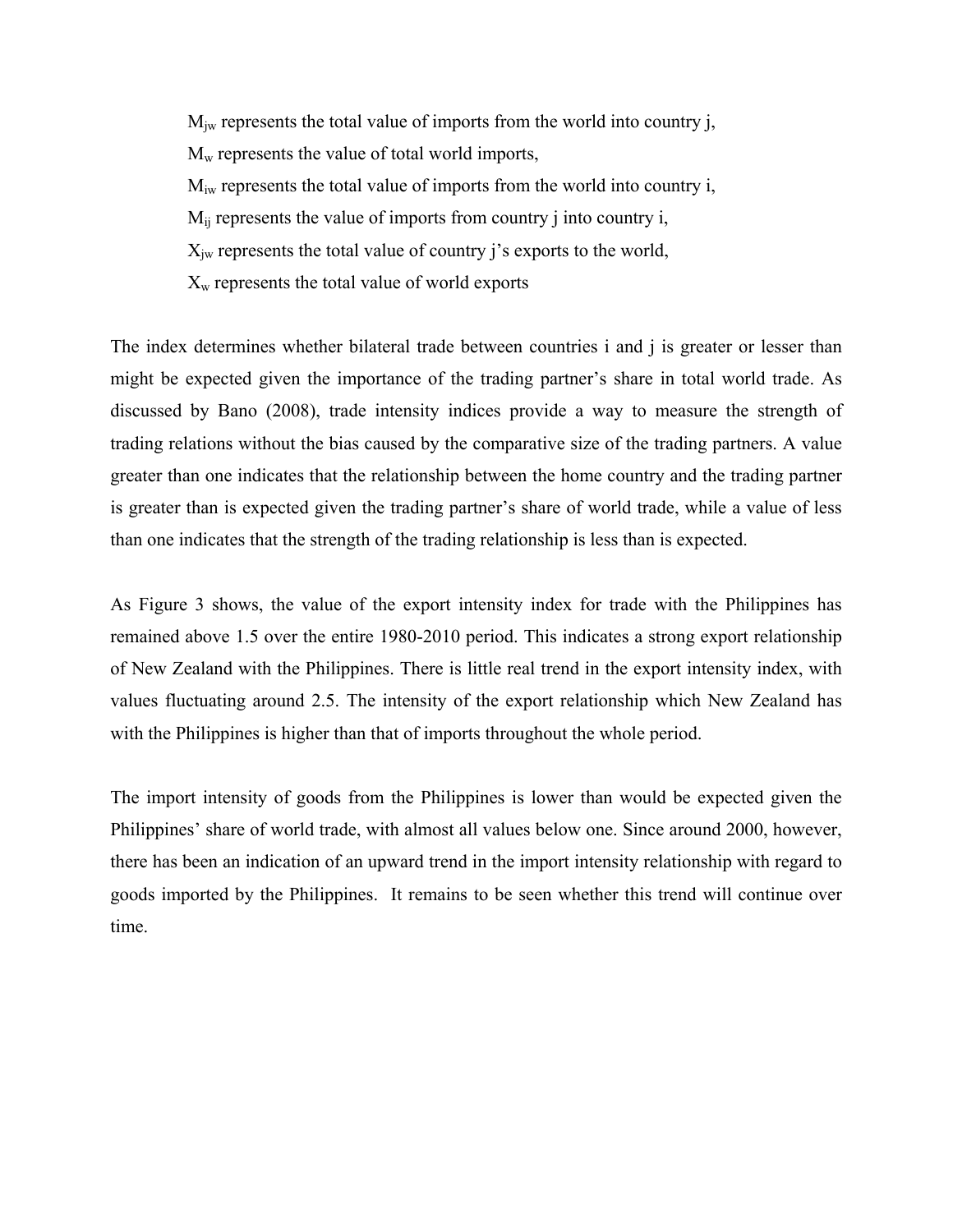

*Source: IMF Direction of Trade Statistics Yearbooks various issues (Authors Calculations).*

#### **Complementarities of Trade between New Zealand and the Philippines**

Are the Philippines and New Zealand complementary or competitive in foreign trade? Two countries may be complementary or competitive depending upon the nature of the products that they import and export. To determine this, one only has to measure potential trade complementarity, since potential trade competitiveness between two countries is merely the movement in the opposite direction in the interval 0 - 1. In other words, if the products of two countries are not complementary, they are competitive.

The trade complementarity index to be used here is the so-called 'cosine measure' and is the same form as that used in Linnemann (1966), Mukherji (2007), and Basu & Datta (2007). The formula is as follows:

$$
Cos_{ij} = \frac{\Sigma_k X_{ik} M_{jk}}{\sqrt{\Sigma X^2_{ik}} \sqrt{\Sigma M^2_{jk}}}
$$

where:

k is the commodity classification (SITC rev. 3)  $1, 2...8$ ,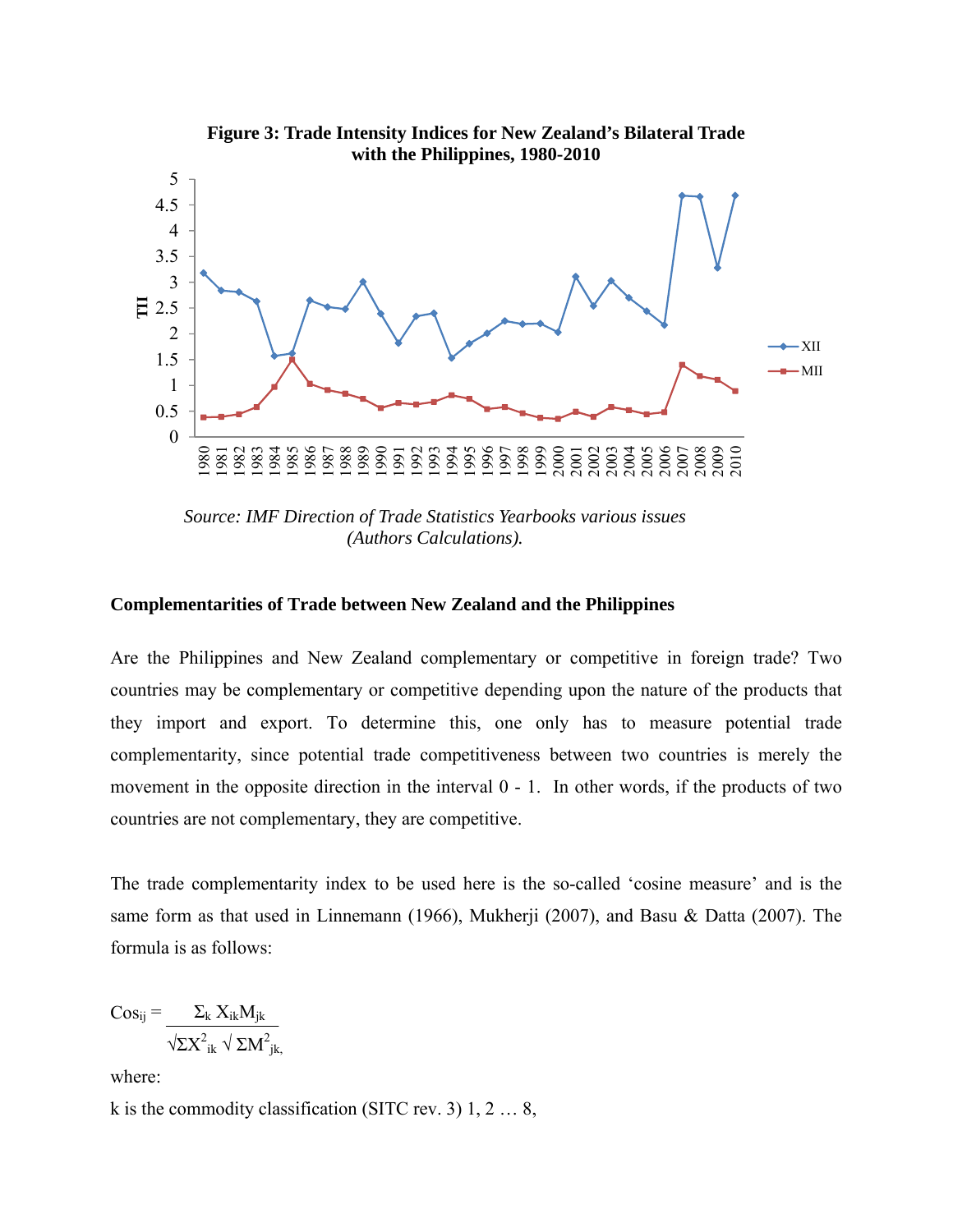$X_{ik}$  is the exports of New Zealand of commodity k to the world,  $M_{ik}$  is the imports of country j of commodity k from the world.

The trade complementarity index produces a value which lies between 0 and 1. In the absence of any complementarity between the exports of one country and the imports of another, the index would take a value of zero. Where there is perfect complementarity, the measure would take the extreme value of one. The movement from 0 to 1 is thus an indication of increasing trade complementarity between two countries. The cosine measure could also be considered as an indicator of the extent of competitiveness between the two countries, where a lower value of the cosine measure would indicate that the two countries have potential competitiveness rather than potential complementarity (Mukherji, 2007).

Each commodity classification has been aggregated using SITC revision 3 to the 1-digit level, i.e.,  $0 \& 1$  (food and live animals, beverages and tobacco),  $2 \& 4$  (crude materials, inedible, except fuels, animal and vegetable oils, fats and waxes), 4 (animal and vegetable oils, fats and waxes), 3 (mineral fuels, lubricants and related materials), 5 (chemicals and related products, n.e.s.), 7 (machinery and transport equipment), and 6 & 8 (manufactured goods classified chiefly by material, miscellaneous manufactured articles). Table 10 shows the results from these calculations.

**Table 10: Complementarity of New Zealand's Exports with Philippine Imports, 2000-2011** 

|                       | 2000 | 2005             | 2010 | 2011 |
|-----------------------|------|------------------|------|------|
| Complementarity Index | 0.39 | $\gamma$<br>v. J | 0.41 | 0.46 |

Source: UN comtrade database. retrieved 16 June from comtrade.un.org

The complementarity index values shown in Table 10 have been increasing, at least since 2005. According to Mukherji (2007), values that lie within the range of more than 0.250 but less than 0.550 indicate moderate potential for further increasing trade between two countries. In other words, the economies (at least in certain products) of New Zealand and the Philippines are becoming increasingly complementary (and less competitive) with each other.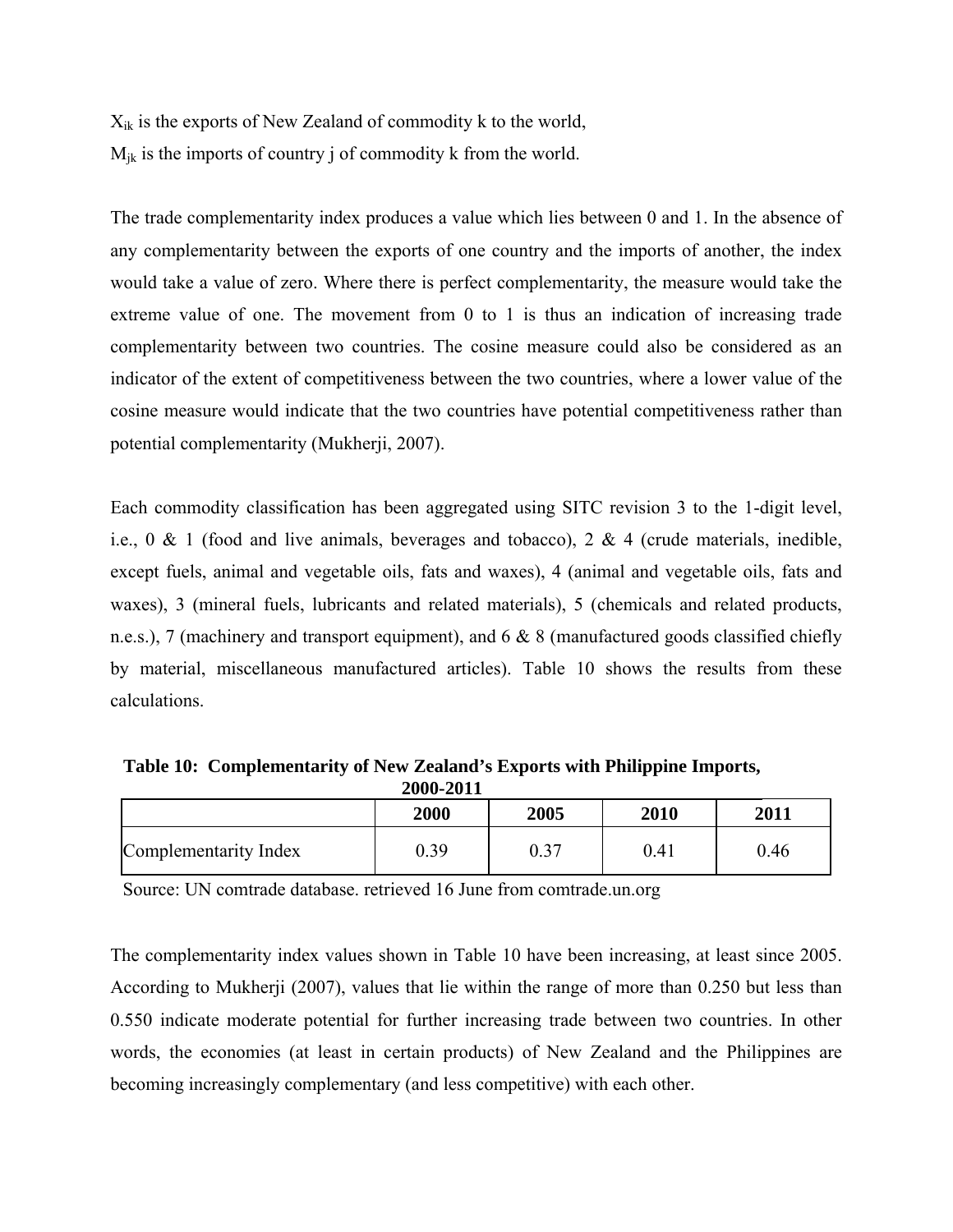### **Summary and Conclusion**

Following an overview of the two economies in which the similarities and contrasts were highlighted, the study sought to identify, at an aggregate level, commodity groups where there is potential for trade expansion. The trade potential analysis identified food and live animals, manufactured goods classified chiefly by material, and machinery and transport equipment as the product categories in which New Zealand has the greatest room for expansion of trade. The food and live animals category already has a commodity export value of more than ten times that of any other commodity classification in trade with the Philippines. However, there is clearly still room for further trade expansion within this classification, in relation to dairy exports as well as other food commodities.

In the next section the study identified commodities in which New Zealand and the Philippines have a revealed in comparative advantage in producing. Both static and dynamic RCA show that New Zealand possesses a strong revealed comparative advantage in food and live animals as well as beverages and tobacco and weaker revealed comparative advantage in crude materials, inedible and animal and vegetable oils as well as fats and wax. Wool is another commodity in which New Zealand has a strong static and dynamic RCA.

The Philippines, on the other hand, possesses strong static and dynamic RCA in animal and vegetable oils as well as fats and wax, and a weaker RCA in machinery and transport equipment. The strong RCA in the former is driven primarily by the export of fixed vegetable fat and oils.

Export and import intensity indices were reported and discussed in the next section. The export intensity index for exports from New Zealand to the Philippines has remained above 1.5 over the entire 1980-2010 period, indicating a strong export relationship for New Zealand with the Philippines. The import intensity of goods from the Philippines is lower than expected given the Philippines' share of world trade.

The last test used is the complementarity index to determine whether the Philippines and New Zealand are complementary or competitive in foreign trade. The complementarity index values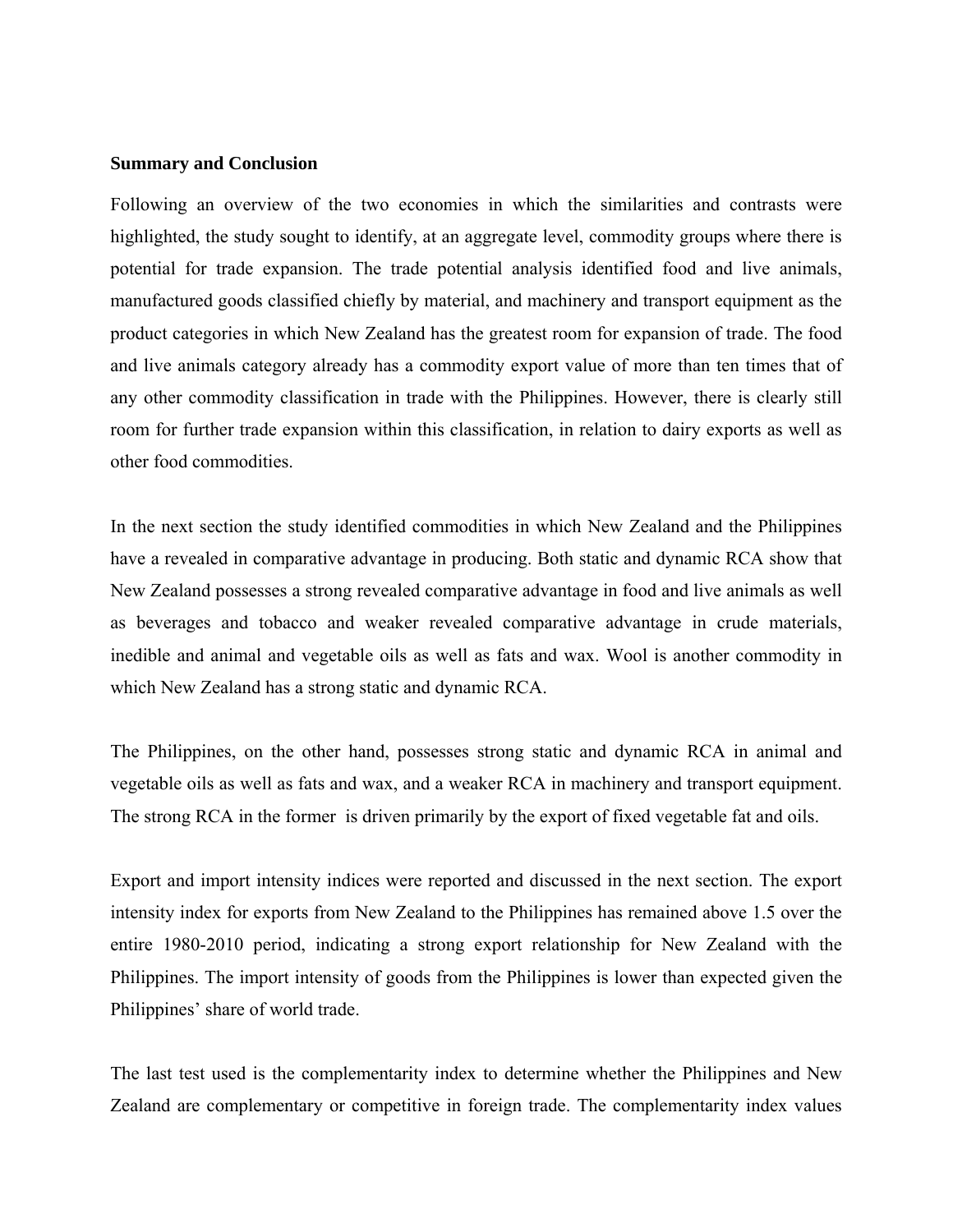for the period 2000-2011 are all close to 0.4 and show signs of increasing. The result indicates moderate potential for increasing trade between the two countries.

Overall the findings of the study show no surprises. The existing composition and pattern of trade between the two countries confirm what trade theory would predict, which is that countries export commodities in which they have a comparative advantage and import commodities in which they have a comparative disadvantage vis-à-vis their trading partner(s). But there is scope for further strengthening trade and economic relations (e.g., aid and investment) between the two countries.

As indicated at the outset, this paper is exploratory; it is also preliminary. It is preliminary to a more complete and in-depth study that would examine the relationships between trade and other economic activities like trade and investment. For instance, given increased trade between two countries, does increased foreign direct investment follow, as predicted, for example, in the product life-cycle theory? Or, considering that trade barriers are going down, especially between countries that have signed bilateral free trade arrangements (and more and more countries are entering into such arrangements in the Asia-Pacific region), is there still a need for foreign direct investment? These are some of the issues that an extension or sequel to this study may pursue.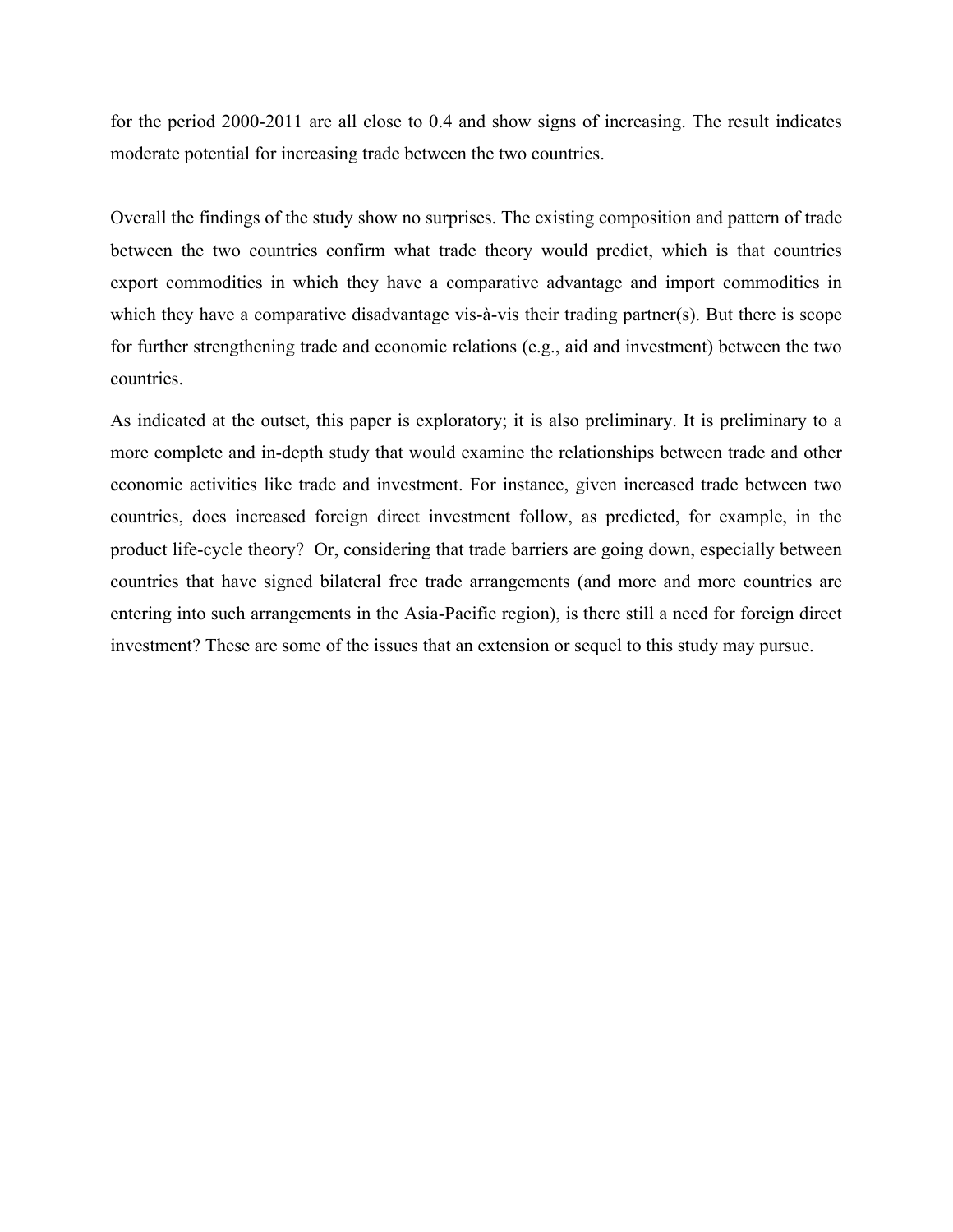| Year |           | <b>World Trade</b> |            |            | <b>NZ Trade Values</b> |             |                   | <b>NZ Share in World</b><br>(%) |                         |  |  |
|------|-----------|--------------------|------------|------------|------------------------|-------------|-------------------|---------------------------------|-------------------------|--|--|
|      | <b>XW</b> | <b>MW</b>          | <b>TTW</b> | <b>XNZ</b> | <b>MNZ</b>             | <b>TTNZ</b> | XNZ/<br><b>XW</b> | <b>MNZ</b><br>/MW               | <b>TTN</b><br>Z/TT<br>W |  |  |
| 1980 | 2035542   | 2078123            | 4113665    | 5421       | 5472                   | 10893       | 0.27              | 0.26                            | 0.26                    |  |  |
| 1981 | 2015160   | 2075052            | 4090212    | 5622       | 5734                   | 11356       | 0.28              | 0.28                            | 0.28                    |  |  |
| 1982 | 1884488   | 1952237            | 3836725    | 5571       | 5782                   | 11353       | 0.30              | 0.30                            | 0.30                    |  |  |
| 1983 | 1847639   | 1894962            | 3742601    | 5414       | 5333                   | 10746       | 0.29              | 0.28                            | 0.29                    |  |  |
| 1984 | 1959038   | 2018405            | 3977443    | 5518       | 6203                   | 11721       | 0.28              | 0.31                            | 0.29                    |  |  |
| 1985 | 1972579   | 2035858            | 4008437    | 5720       | 5992                   | 11712       | 0.29              | 0.29                            | 0.29                    |  |  |
| 1986 | 2149734   | 2225540            | 4375274    | 5880       | 6063                   | 11942       | 0.27              | 0.27                            | 0.27                    |  |  |
| 1987 | 2531820   | 2594332            | 5126152    | 7195       | 7276                   | 14471       | 0.28              | 0.28                            | 0.28                    |  |  |
| 1988 | 2878228   | 2968273            | 5846501    | 8850       | 7342                   | 16192       | 0.31              | 0.25                            | 0.28                    |  |  |
| 1989 | 3096540   | 3197901            | 6294440    | 8876       | 8784                   | 17660       | 0.29              | 0.27                            | 0.28                    |  |  |
| 1990 | 3479910   | 3588078            | 7067988    | 9394       | 9501                   | 18895       | 0.27              | 0.26                            | 0.27                    |  |  |
| 1991 | 3508245   | 3620913            | 7129158    | 9619       | 8381                   | 17999       | 0.27              | 0.23                            | 0.25                    |  |  |
| 1992 | 3765264   | 3873200            | 7638465    | 9785       | 9201                   | 18986       | 0.26              | 0.24                            | 0.25                    |  |  |
| 1993 | 3778317   | 3839865            | 7618182    | 10542      | 9636                   | 20178       | 0.28              | 0.25                            | 0.26                    |  |  |
| 1994 | 4317088   | 4377756            | 8694844    | 12184      | 11913                  | 24098       | 0.28              | 0.27                            | 0.28                    |  |  |
| 1995 | 5178004   | 5235502            | 10413506   | 13645      | 13957                  | 27602       | 0.26              | 0.27                            | 0.27                    |  |  |
| 1996 | 5406471   | 5492461            | 10898932   | 14362      | 14724                  | 29086       | 0.27              | 0.27                            | 0.27                    |  |  |
| 1997 | 5588101   | 5685071            | 11273173   | 14223      | 14519                  | 28742       | 0.25              | 0.26                            | 0.25                    |  |  |
| 1998 | 5502834   | 5636127            | 11138961   | 12084      | 12701                  | 24785       | 0.22              | 0.23                            | 0.22                    |  |  |
| 1999 | 5719568   | 5868412            | 11587980   | 13023      | 14726                  | 27749       | 0.23              | 0.25                            | 0.24                    |  |  |
| 2000 | 6448643   | 6662565            | 13111208   | 13879      | 14235                  | 28113       | 0.22              | 0.21                            | 0.21                    |  |  |
| 2001 | 6189714   | 6430784            | 12620498   | 13741      | 13370                  | 27111       | 0.22              | 0.21                            | 0.21                    |  |  |
| 2002 | 6480731   | 6672862            | 13153594   | 14029      | 14968                  | 28997       | 0.22              | 0.22                            | 0.22                    |  |  |
| 2003 | 7561836   | 7786690            | 15348526   | 16645      | 18894                  | 35539       | 0.22              | 0.24                            | 0.23                    |  |  |
| 2004 | 9189016   | 9488734            | 18677750   | 20593      | 23547                  | 44140       | 0.22              | 0.25                            | 0.24                    |  |  |
| 2005 | 10502059  | 10795091           | 21297150   | 21927      | 26854                  | 48781       | 0.21              | 0.25                            | 0.23                    |  |  |
| 2006 | 12133567  | 12369949           | 24503516   | 22867      | 26667                  | 49535       | 0.19              | 0.22                            | 0.20                    |  |  |
| 2007 | 14005053  | 14254629           | 28259681   | 28122      | 31476                  | 59598       | 0.20              | 0.22                            | 0.21                    |  |  |
| 2008 | 16124213  | 16462251           | 32586464   | 30905      | 34036                  | 64942       | 0.19              | 0.21                            | 0.20                    |  |  |
| 2009 | 12526253  | 12667253           | 25193507   | 24860      | 25259                  | 50120       | 0.20              | 0.20                            | 0.20                    |  |  |
| 2010 | 15255869  | 15381406           | 30637274   | 32288      | 31818                  | 64106       | 0.21              | 0.21                            | 0.21                    |  |  |
| 2011 | 18197117  | 18277033           | 36474151   | 37675      | 37075                  | 74750       | 0.21              | 0.20                            | 0.20                    |  |  |

Appendix A: New Zealand's Share in World Trade

Source: UNCTAD Stats. retrieved 16 June from unctad.org

All values in current millions of US dollars.

Source: WTO Statistics Database.

 $XW =$  world exports,  $MW =$  world imports,  $TTW =$  world total trade (exports + imports),  $XNZ$  = New Zealand exports,  $MNZ$  = New Zealand imports,  $TTNZ$  = New Zealand total  $trade (exports + imports).$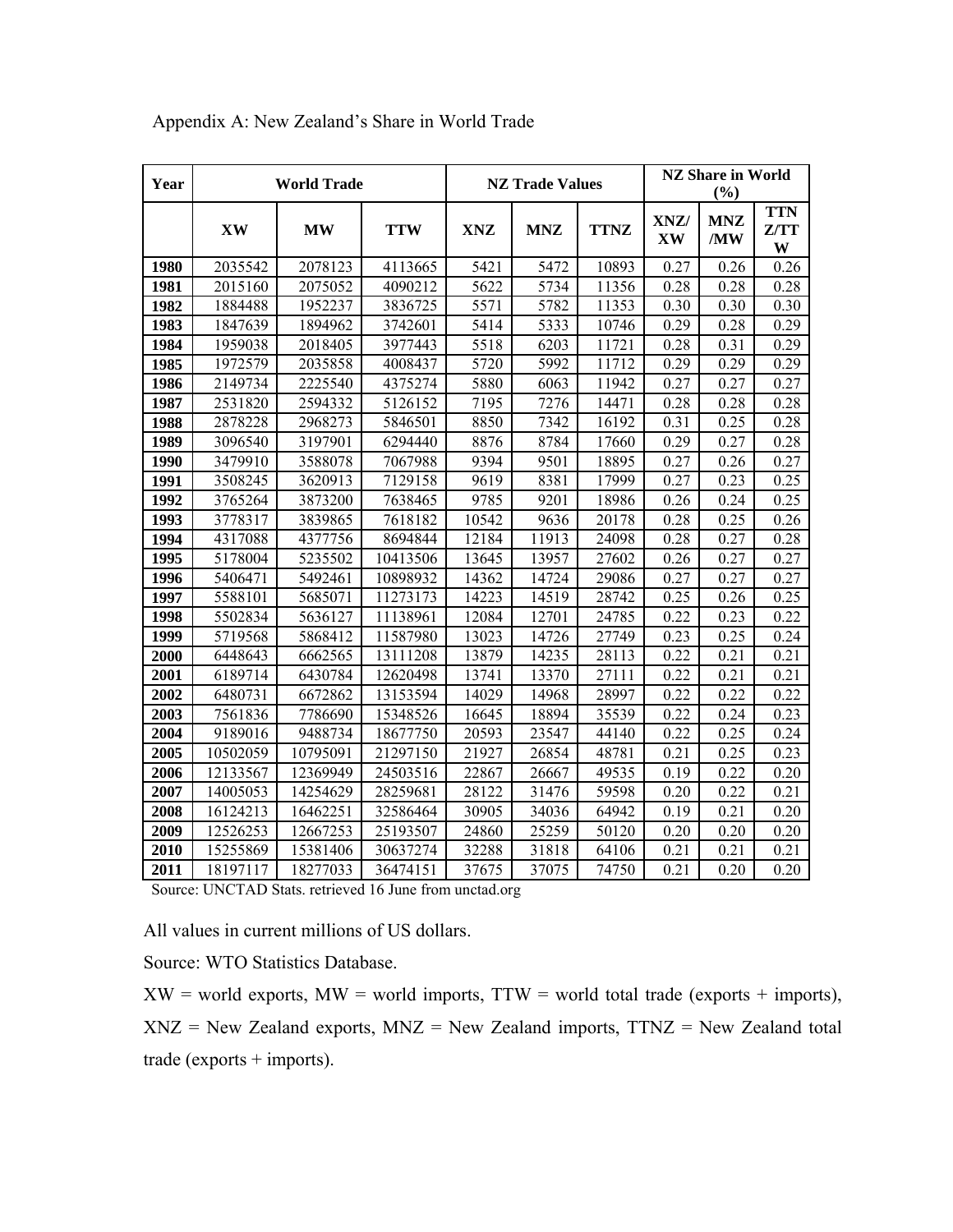| Year |           | <b>World Trade</b> |            |           | <b>Philippines Trade Values</b> |            |           | P Share in World (%) |                    |  |  |
|------|-----------|--------------------|------------|-----------|---------------------------------|------------|-----------|----------------------|--------------------|--|--|
|      | <b>XW</b> | $\mathbf{MW}$      | <b>TTW</b> | <b>XP</b> | <b>MP</b>                       | <b>TTP</b> | XP/X<br>W | MP/<br><b>MW</b>     | TTP/<br><b>TTW</b> |  |  |
| 1980 | 2035542   | 2078123            | 4113665    | 5741      | 8291                            | 14033      | 0.28      | 0.40                 | 0.34               |  |  |
| 1981 | 2015160   | 2075052            | 4090212    | 5655      | 8478                            | 14132      | 0.28      | 0.41                 | 0.35               |  |  |
| 1982 | 1884488   | 1952237            | 3836725    | 4969      | 8272                            | 13241      | 0.26      | 0.42                 | 0.35               |  |  |
| 1983 | 1847639   | 1894962            | 3742601    | 4890      | 7976                            | 12866      | 0.26      | 0.42                 | 0.34               |  |  |
| 1984 | 1959038   | 2018405            | 3977443    | 5274      | 6432                            | 11706      | 0.27      | 0.32                 | 0.29               |  |  |
| 1985 | 1972579   | 2035858            | 4008437    | 4611      | 5455                            | 10066      | 0.23      | 0.27                 | 0.25               |  |  |
| 1986 | 2149734   | 2225540            | 4375274    | 4806      | 5261                            | 10066      | 0.22      | 0.24                 | 0.23               |  |  |
| 1987 | 2531820   | 2594332            | 5126152    | 5677      | 7187                            | 12864      | 0.22      | 0.28                 | 0.25               |  |  |
| 1988 | 2878228   | 2968273            | 5846501    | 7022      | 8731                            | 15753      | 0.24      | 0.29                 | 0.27               |  |  |
| 1989 | 3096540   | 3197901            | 6294440    | 7767      | 11171                           | 18938      | 0.25      | 0.35                 | 0.30               |  |  |
| 1990 | 3479910   | 3588078            | 7067988    | 8117      | 13004                           | 21121      | 0.23      | 0.36                 | 0.30               |  |  |
| 1991 | 3508245   | 3620913            | 7129158    | 8801      | 12862                           | 21663      | 0.25      | 0.36                 | 0.30               |  |  |
| 1992 | 3765264   | 3873200            | 7638465    | 9751      | 15497                           | 25247      | 0.26      | 0.40                 | 0.33               |  |  |
| 1993 | 3778317   | 3839865            | 7618182    | 11129     | 18688                           | 29817      | 0.29      | 0.49                 | 0.39               |  |  |
| 1994 | 4317088   | 4377756            | 8694844    | 13304     | 22641                           | 35945      | 0.31      | 0.52                 | 0.41               |  |  |
| 1995 | 5178004   | 5235502            | 10413506   | 17502     | 28341                           | 45842      | 0.34      | 0.54                 | 0.44               |  |  |
| 1996 | 5406471   | 5492461            | 10898932   | 20408     | 34126                           | 54534      | 0.38      | 0.62                 | 0.50               |  |  |
| 1997 | 5588101   | 5685071            | 11273173   | 24882     | 38622                           | 63504      | 0.45      | 0.68                 | 0.56               |  |  |
| 1998 | 5502834   | 5636127            | 11138961   | 29414     | 31496                           | 60911      | 0.53      | 0.56                 | 0.55               |  |  |
| 1999 | 5719568   | 5868412            | 11587980   | 36576     | 32568                           | 69144      | 0.64      | 0.55                 | 0.60               |  |  |
| 2000 | 6448643   | 6662565            | 13111208   | 39783     | 37027                           | 76810      | 0.62      | 0.56                 | 0.59               |  |  |
| 2001 | 6189714   | 6430784            | 12620498   | 32664     | 34921                           | 67585      | 0.53      | 0.54                 | 0.54               |  |  |
| 2002 | 6480731   | 6672862            | 13153594   | 36502     | 41092                           | 77594      | 0.56      | 0.62                 | 0.59               |  |  |
| 2003 | 7561836   | 7786690            | 15348526   | 36229     | 42576                           | 78805      | 0.48      | 0.55                 | 0.51               |  |  |
| 2004 | 9189016   | 9488734            | 18677750   | 39680     | 46102                           | 85783      | 0.43      | 0.49                 | 0.46               |  |  |
| 2005 | 10502059  | 10795091           | 21297150   | 39879     | 49487                           | 89367      | 0.38      | 0.46                 | 0.42               |  |  |
| 2006 | 12133567  | 12369949           | 24503516   | 47416     | 54081                           | 101497     | 0.39      | 0.44                 | 0.41               |  |  |
| 2007 | 14005053  | 14254629           | 28259681   | 50270     | 57708                           | 107978     | 0.36      | 0.40                 | 0.38               |  |  |
| 2008 | 16124213  | 16462251           | 32586464   | 49205     | 60485                           | 109690     | 0.31      | 0.37                 | 0.34               |  |  |
| 2009 | 12526253  | 12667253           | 25193507   | 38308     | 45735                           | 84043      | 0.31      | 0.36                 | 0.33               |  |  |
| 2010 | 15255869  | 15381406           | 30637274   | 51432     | 58229                           | 109660     | 0.34      | 0.38                 | 0.36               |  |  |
| 2011 | 18197117  | 18277033           | 36474151   | 48042     | 63693                           | 111735     | 0.26      | 0.35                 | 0.31               |  |  |

Appendix B: Philippines Share in World Trade

Source: UNCTAD Stats. retrieved 16 June from unctad.org

All values in current millions of US dollars. Source: WTO Statistics Database.

 $XW =$  world exports,  $MW =$  world imports,  $TTW =$  world total trade (exports + imports),  $XP$  $=$  Philippines exports, MP = Philippines imports, TTP = Philippines total trade (exports + imports).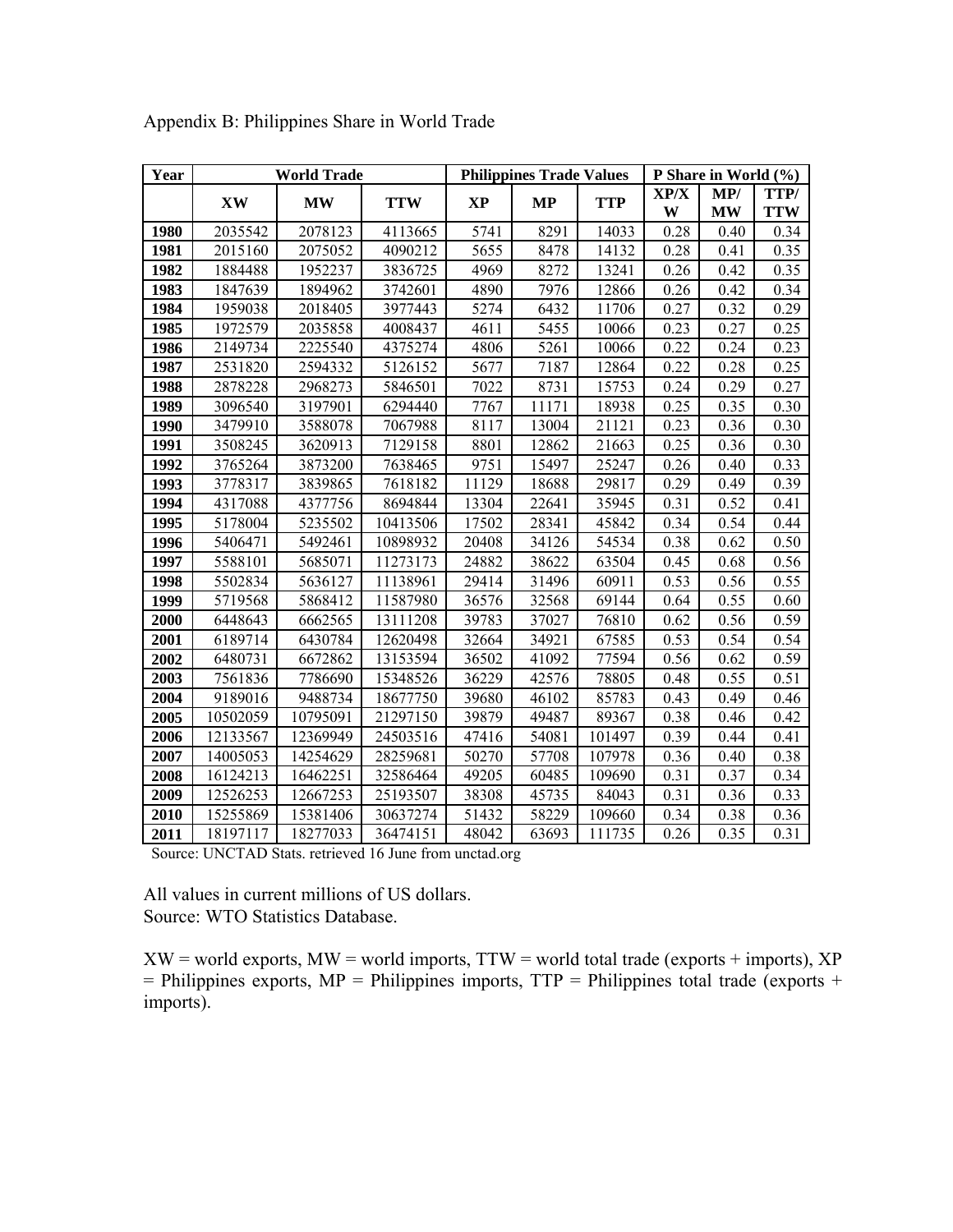| Year |            | <b>NZ</b> Total Trade |             |             | <b>NZ Philippines Bilateral</b><br><b>Trade Values</b> |              | <b>NZ Philippines Bilateral</b><br>Trade Shares (%) |                      |                        |  |
|------|------------|-----------------------|-------------|-------------|--------------------------------------------------------|--------------|-----------------------------------------------------|----------------------|------------------------|--|
|      | <b>XNZ</b> | <b>MNZ</b>            | <b>TTNZ</b> | <b>NZXP</b> | <b>NZMP</b>                                            | <b>NZPTT</b> | NZXP/<br>XNZ                                        | <b>NZMP</b><br>/ MNZ | <b>NZPTT</b><br>/ TTNZ |  |
| 1990 | 9394       | 9501                  | 18895       | 83          | 13                                                     | 96           | 0.89                                                | 0.13                 | 0.51                   |  |
| 1991 | 9619       | 8381                  | 17999       | 63          | 14                                                     | 78           | 0.66                                                | 0.17                 | 0.43                   |  |
| 1992 | 9785       | 9201                  | 18986       | 92          | 16                                                     | 108          | 0.94                                                | 0.17                 | 0.57                   |  |
| 1993 | 10542      | 9636                  | 20178       | 119         | 20                                                     | 138          | 1.12                                                | 0.21                 | 0.69                   |  |
| 1994 | 12184      | 11913                 | 24098       | 115         | 31                                                     | 146          | 0.95                                                | 0.26                 | 0.61                   |  |
| 1995 | 13645      | 13957                 | 27602       | 138         | 36                                                     | 173          | 1.01                                                | 0.25                 | 0.63                   |  |
| 1996 | 14362      | 14724                 | 29086       | 170         | 30                                                     | 201          | 1.19                                                | 0.21                 | 0.69                   |  |
| 1997 | 14223      | 14519                 | 28742       | 224         | 39                                                     | 264          | 1.58                                                | 0.27                 | 0.92                   |  |
| 1998 | 12084      | 12701                 | 24785       | 149         | 30                                                     | 178          | 1.23                                                | 0.23                 | 0.72                   |  |
| 1999 | 13023      | 14726                 | 27749       | 146         | 32                                                     | 178          | 1.12                                                | 0.22                 | 0.64                   |  |
| 2000 | 13879      | 14235                 | 28113       | 183         | 33                                                     | 216          | 1.32                                                | 0.23                 | 0.77                   |  |
| 2001 | 13741      | 13370                 | 27111       | 237         | 37                                                     | 274          | 1.73                                                | 0.27                 | 1.01                   |  |
| 2002 | 14029      | 14968                 | 28997       | 216         | 43                                                     | 260          | 1.54                                                | 0.29                 | 0.90                   |  |
| 2003 | 16645      | 18894                 | 35539       | 285         | 74                                                     | 358          | 1.71                                                | 0.39                 | 1.01                   |  |
| 2004 | 20593      | 23547                 | 44140       | 331         | 77                                                     | 408          | 1.61                                                | 0.33                 | 0.92                   |  |
| 2005 | 21927      | 26854                 | 48781       | 355         | 85                                                     | 441          | 1.62                                                | 0.32                 | 0.90                   |  |
| 2006 | 22867      | 26667                 | 49535       | 332         | 95                                                     | 427          | 1.45                                                | 0.36                 | 0.86                   |  |
| 2007 | 28122      | 31476                 | 59598       | 492         | 159                                                    | 651          | 1.75                                                | 0.51                 | 1.09                   |  |
| 2008 | 30905      | 34036                 | 64942       | 523         | 124                                                    | 647          | 1.69                                                | 0.36                 | 1.00                   |  |
| 2009 | 24860      | 25259                 | 50120       | 358         | 88                                                     | 446          | 1.44                                                | 0.35                 | 0.89                   |  |
| 2010 | 32288      | 31818                 | 64106       | 519         | 93                                                     | 612          | 1.61                                                | 0.29                 | 0.95                   |  |
| 2011 | 37675      | 37075                 | 74750       | 597         | 107                                                    | 704          | 1.58                                                | 0.29                 | 0.94                   |  |

Appendix C: Trade with the Philippines as a Share of New Zealand's Total Trade

Source: UNCTAD Stats & UN comtrade database. retrieved 16 June from unctad.org and comtrade.un.org

All values in current millions of US dollars. Source: UN Comtrade Database.

 $XNZ$  = New Zealand exports,  $MNZ$  = New Zealand imports,  $TTNZ$  = New Zealand total trade (exports + imports), NZXP = New Zealand exports to Philippines, NZMP = New Zealand imports from Philippines,  $NZPTT = New Zealand total trade with Philippines$  $(exports + imports).$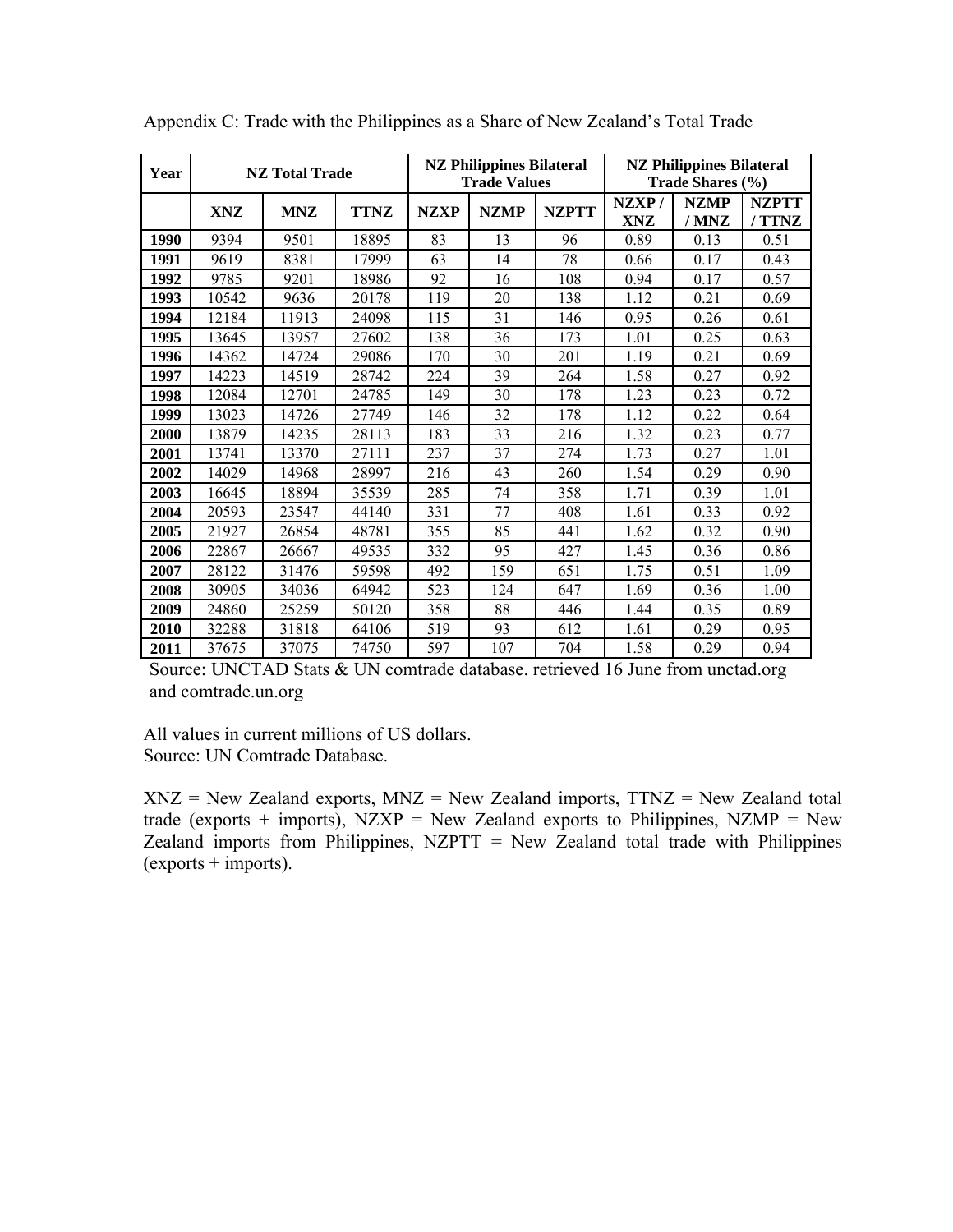| Year |       | <b>Philippines Total Trade</b> |            |             | <b>Philippines NZ Bilateral</b><br><b>Trade Values</b> |              |             | <b>Philippines NZ Bilateral</b><br>Trade Shares (%) |                       |
|------|-------|--------------------------------|------------|-------------|--------------------------------------------------------|--------------|-------------|-----------------------------------------------------|-----------------------|
|      | XP    | МP                             | <b>TTP</b> | <b>PXNZ</b> | <b>PMNZ</b>                                            | <b>PNZTT</b> | PXNZ/<br>XP | <b>PMNZ</b><br>/ MP                                 | <b>PNZTT</b><br>/ TTP |
| 1990 | 5741  | 8291                           | 14033      |             |                                                        |              |             |                                                     |                       |
| 1991 | 5655  | 8478                           | 14132      | 10          | 75                                                     | 85           | 0.18        | 0.88                                                | 0.60                  |
| 1992 | 4969  | 8272                           | 13241      | 13          | 101                                                    | 114          | 0.25        | 1.23                                                | 0.86                  |
| 1993 | 4890  | 7976                           | 12866      | 14          | 133                                                    | 147          | 0.28        | 1.67                                                | 1.14                  |
| 1994 | 5274  | 6432                           | 11706      | 18          | 137                                                    | 155          | 0.34        | 2.13                                                | 1.32                  |
| 1995 | 4611  | 5455                           | 10066      | 22          | 147                                                    | 169          | 0.48        | 2.69                                                | 1.68                  |
| 1996 | 4806  | 5261                           | 10066      | 20          | 171                                                    | 192          | 0.43        | 3.26                                                | 1.91                  |
| 1997 | 5677  | 7187                           | 12864      | 22          | 245                                                    | 267          | 0.38        | 3.41                                                | 2.07                  |
| 1998 | 7022  | 8731                           | 15753      | 16          | 147                                                    | 163          | 0.22        | 1.68                                                | 1.03                  |
| 1999 | 7767  | 11171                          | 18938      | 18          | 156                                                    | 174          | 0.24        | 1.40                                                | 0.92                  |
| 2000 | 8117  | 13004                          | 21121      | 19          | 184                                                    | 202          | 0.23        | 1.41                                                | 0.96                  |
| 2001 | 8801  | 12862                          | 21663      | 19          | 244                                                    | 263          | 0.21        | 1.90                                                | 1.22                  |
| 2002 | 9751  | 15497                          | 25247      | 21          | 239                                                    | 260          | 0.22        | 1.54                                                | 1.03                  |
| 2003 | 11129 | 18688                          | 29817      | 36          | 273                                                    | 308          | 0.32        | 1.46                                                | 1.03                  |
| 2004 | 13304 | 22641                          | 35945      | 38          | 290                                                    | 328          | 0.29        | 1.28                                                | 0.91                  |
| 2005 | 17502 | 28341                          | 45842      | 39          | 291                                                    | 330          | 0.22        | 1.03                                                | 0.72                  |
| 2006 | 20408 | 34126                          | 54534      | 53          | 289                                                    | 342          | 0.26        | 0.85                                                | 0.63                  |
| 2007 | 24882 | 38622                          | 63504      | 114         | 372                                                    | 486          | 0.46        | 0.96                                                | 0.77                  |
| 2008 | 29414 | 31496                          | 60911      | 49          | 428                                                    | 477          | 0.17        | 1.36                                                | 0.78                  |
| 2009 | 36576 | 32568                          | 69144      | 29          | 318                                                    | 347          | 0.08        | 0.98                                                | 0.50                  |
| 2010 | 39783 | 37027                          | 76810      | 33          | 427                                                    | 459          | 0.08        | 1.15                                                | 0.60                  |
| 2011 | 32664 | 34921                          | 67585      | 45          | 545                                                    | 589          | 0.14        | 1.56                                                | 0.87                  |

Appendix D: Trade with New Zealand as a Share of Philippines's Total Trade

Source: UNCTAD Stats and UN comtrade database. retrieved 16 June from unctad.org and comtrade.un.org

All values in current millions of US dollars. Source: UN COMMTRADE Database.

 $XP =$  Philippines exports,  $MP =$  Philippines imports,  $TTP =$  Philippines total trade (exports + imports), PXNZ = Philippines exports to New Zealand, PMNZ = Philippines imports from New Zealand,  $PNZTT =$  Philippines total trade with New Zealand (exports + imports).